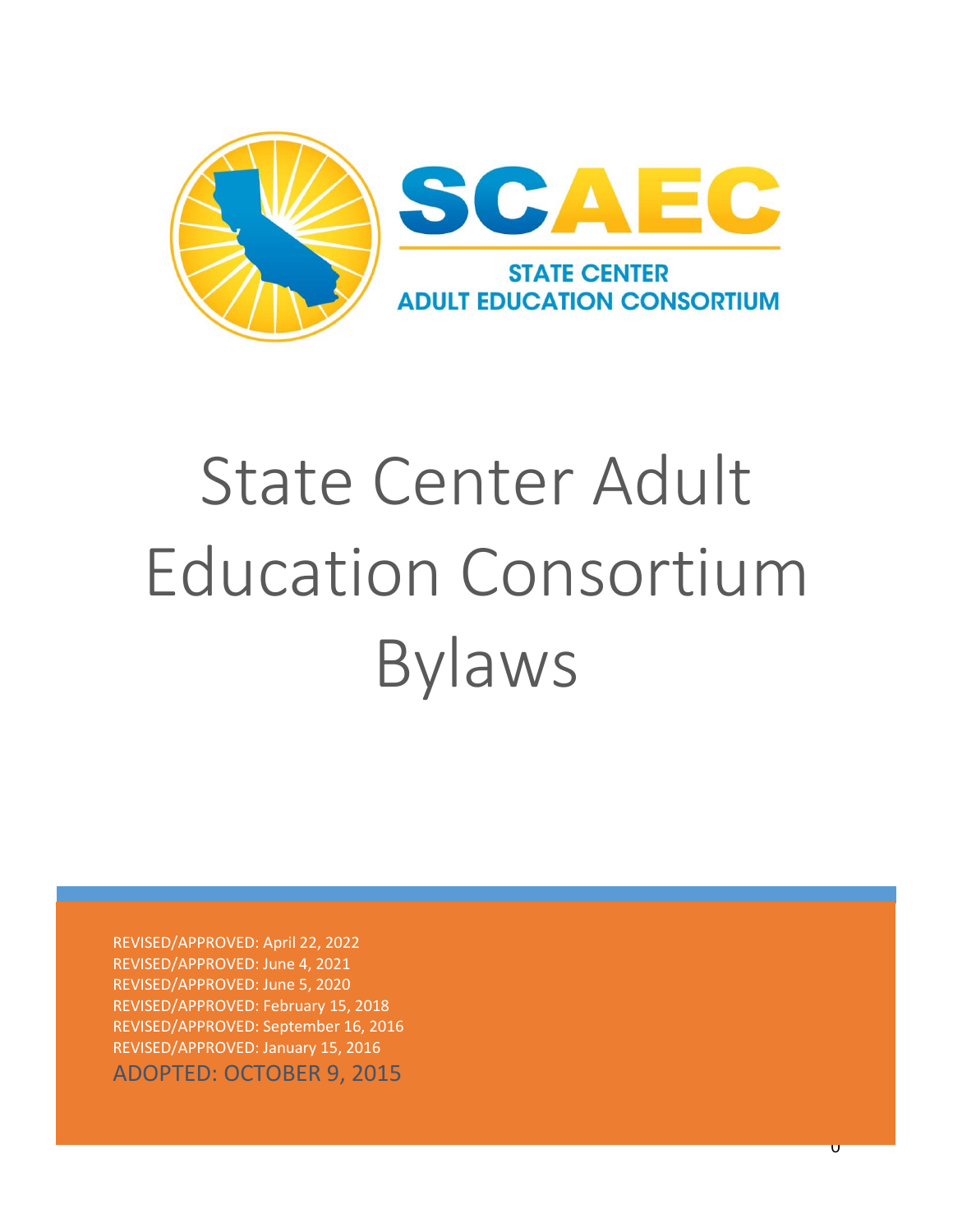# **Table of Contents**

| SECTION XIV - CONFLICT OF INTEREST UNDER GOVERNMENT CODE 1090 | $\therefore$ 10 |
|---------------------------------------------------------------|-----------------|
|                                                               |                 |
|                                                               |                 |
|                                                               |                 |
|                                                               |                 |
|                                                               |                 |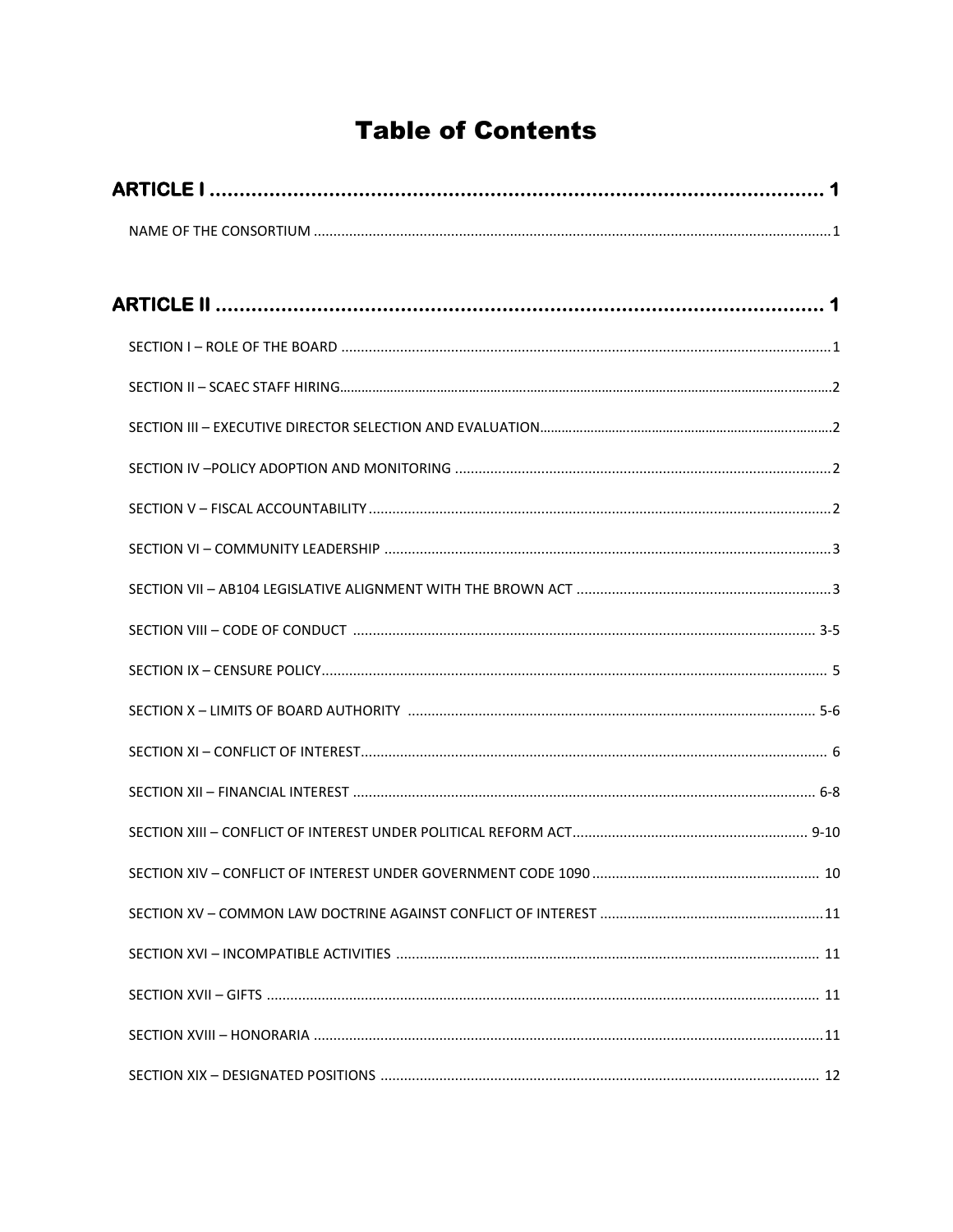| <b>MEMBERS</b>                                                                          |  |
|-----------------------------------------------------------------------------------------|--|
|                                                                                         |  |
|                                                                                         |  |
|                                                                                         |  |
|                                                                                         |  |
|                                                                                         |  |
|                                                                                         |  |
|                                                                                         |  |
|                                                                                         |  |
| SECTION IX - ADDITIONAL REGIONAL CONSORTIA AND MEMBER REQUIREMENTS/EFFECTIVENESS  14-16 |  |
| <b>OFFICERS</b>                                                                         |  |
|                                                                                         |  |
|                                                                                         |  |
|                                                                                         |  |
|                                                                                         |  |
|                                                                                         |  |
| <b>COMMITTEES</b>                                                                       |  |
|                                                                                         |  |
|                                                                                         |  |
|                                                                                         |  |
|                                                                                         |  |
|                                                                                         |  |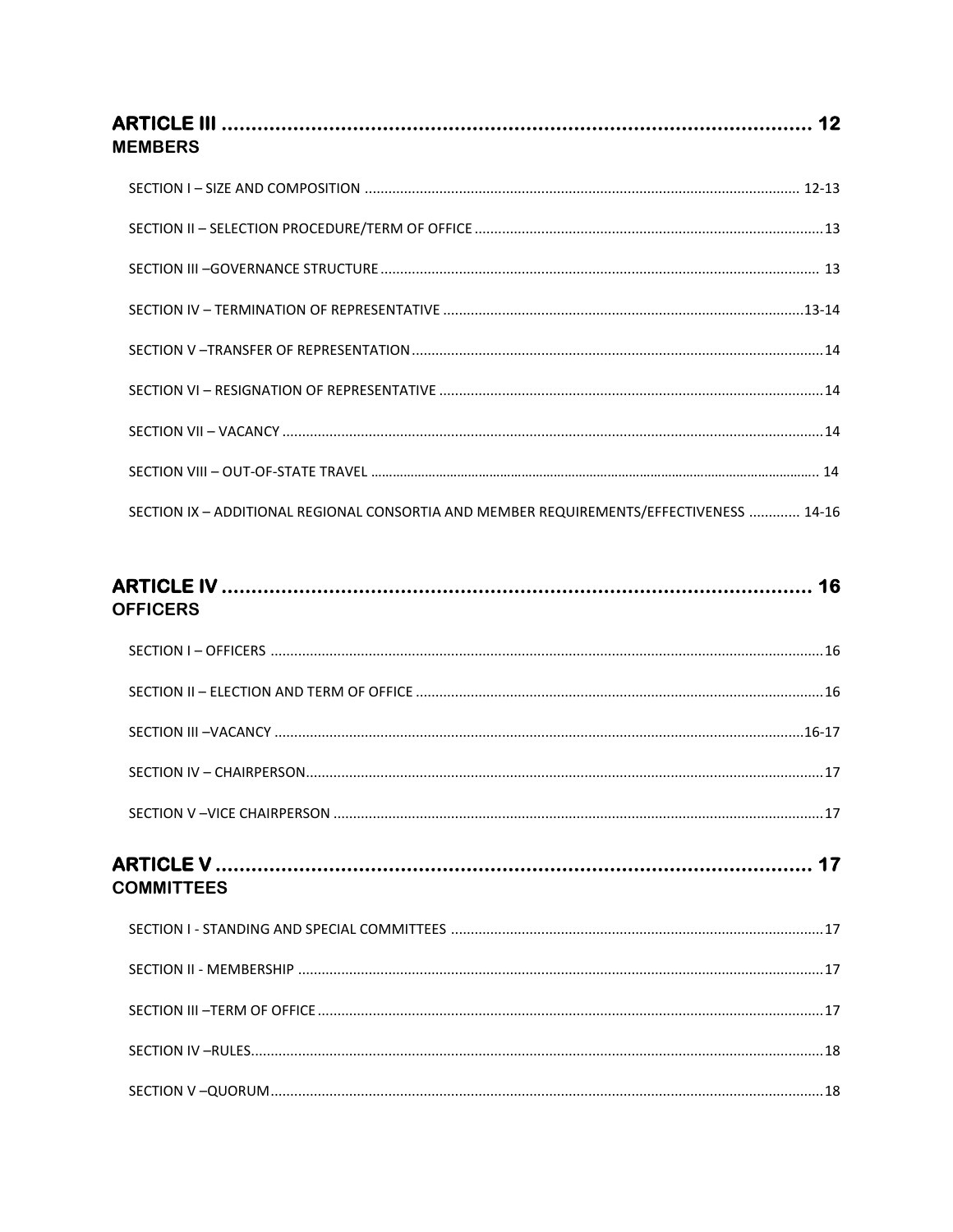| MEETING OF THE STATE CENTER ADULT ED BOARD                                       |  |
|----------------------------------------------------------------------------------|--|
|                                                                                  |  |
|                                                                                  |  |
|                                                                                  |  |
|                                                                                  |  |
|                                                                                  |  |
| SECTION VI - STUDY SESSIONS, RETREATS, PUBLIC FORUMS, AND DISCUSSION MEETINGS 21 |  |
|                                                                                  |  |
|                                                                                  |  |
|                                                                                  |  |
|                                                                                  |  |
| <b>ENCOURAGING ACCOUNTABILITY</b>                                                |  |
| <b>FUNDING</b>                                                                   |  |
|                                                                                  |  |
|                                                                                  |  |
|                                                                                  |  |
|                                                                                  |  |
|                                                                                  |  |
|                                                                                  |  |
|                                                                                  |  |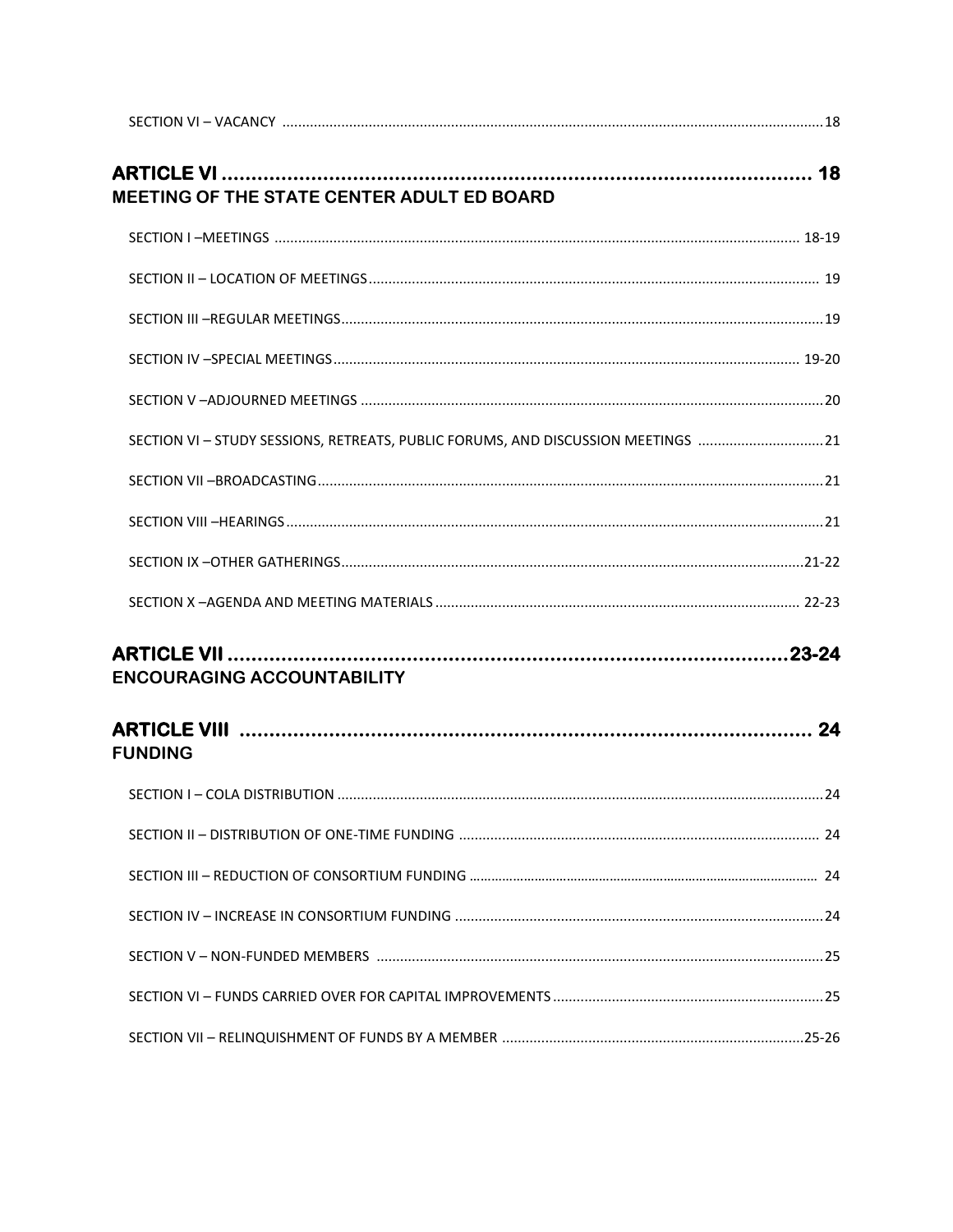| DISPOSITION OF EQUIPMENT OR PROPERTY |  |
|--------------------------------------|--|
|                                      |  |
|                                      |  |
| <b>SUBCONTRACTS</b>                  |  |
|                                      |  |
|                                      |  |
| <b>BYLAWS</b>                        |  |
|                                      |  |
|                                      |  |
|                                      |  |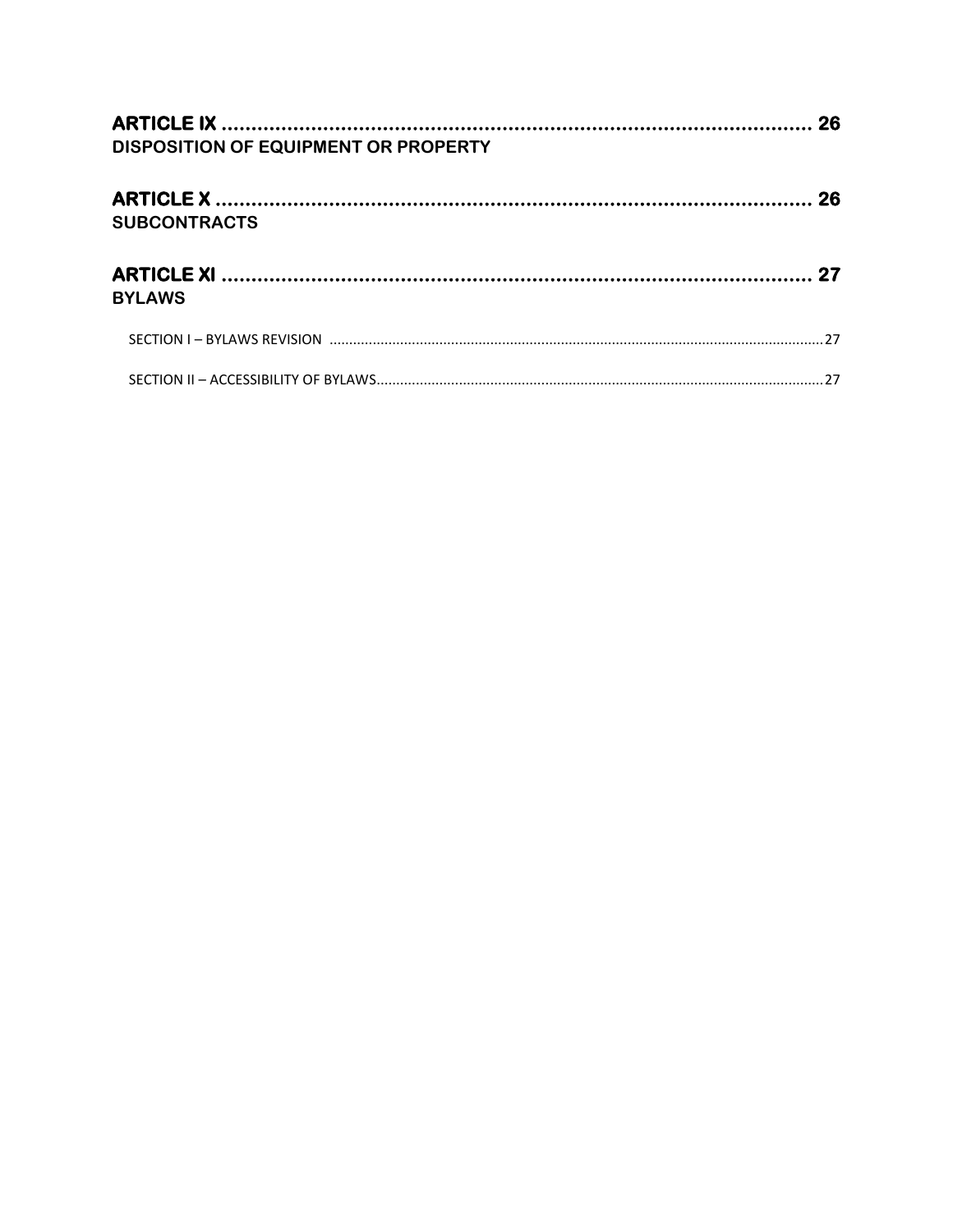## **BYLAWS** Adopted October 9, 2015

REVISED/APPROVED: April 22, 2022 REVISED/APPROVED: June 4, 2021 REVISED/APPROVED: June 5, 2020 REVISED/APPROVED: February 15, 2018 REVISED/APPROVED: September 16, 2016 REVISED/APPROVED: January 15, 2016

# **Article I Name of Consortium**

The name of this board shall be State Center Adult Education Consortium (SCAEC)

# **Article II**

# **Section I - Role of the Board**

The SCAEC Governing Board is selected by each member district's Board of Trustees to provide leadership and citizen oversight of the consortium's plan. The Board shall work with the Executive Director to fulfill its major roles, which include:

1. Establishing a long-term vision for the consortium

2. Establishing and maintaining a basic organizational structure for the consortium, including employment of the Executive Director, adoption of policies, curriculum, and the budget

3. Ensuring accountability to the local community, including personnel, programmatic and fiscal accountability and service as a judicial and appeals body as needed

4. Providing community leadership and advocacy at the local, state and national levels on behalf of students, consortium programs and public adult education. The Board is authorized to establish and finance any program or activity that is not in conflict with, inconsistent with, or preempted by law. The Board may delegate any of its duties to the Executive Director or designee but shall be ultimately responsible for the performance of any duties it delegates.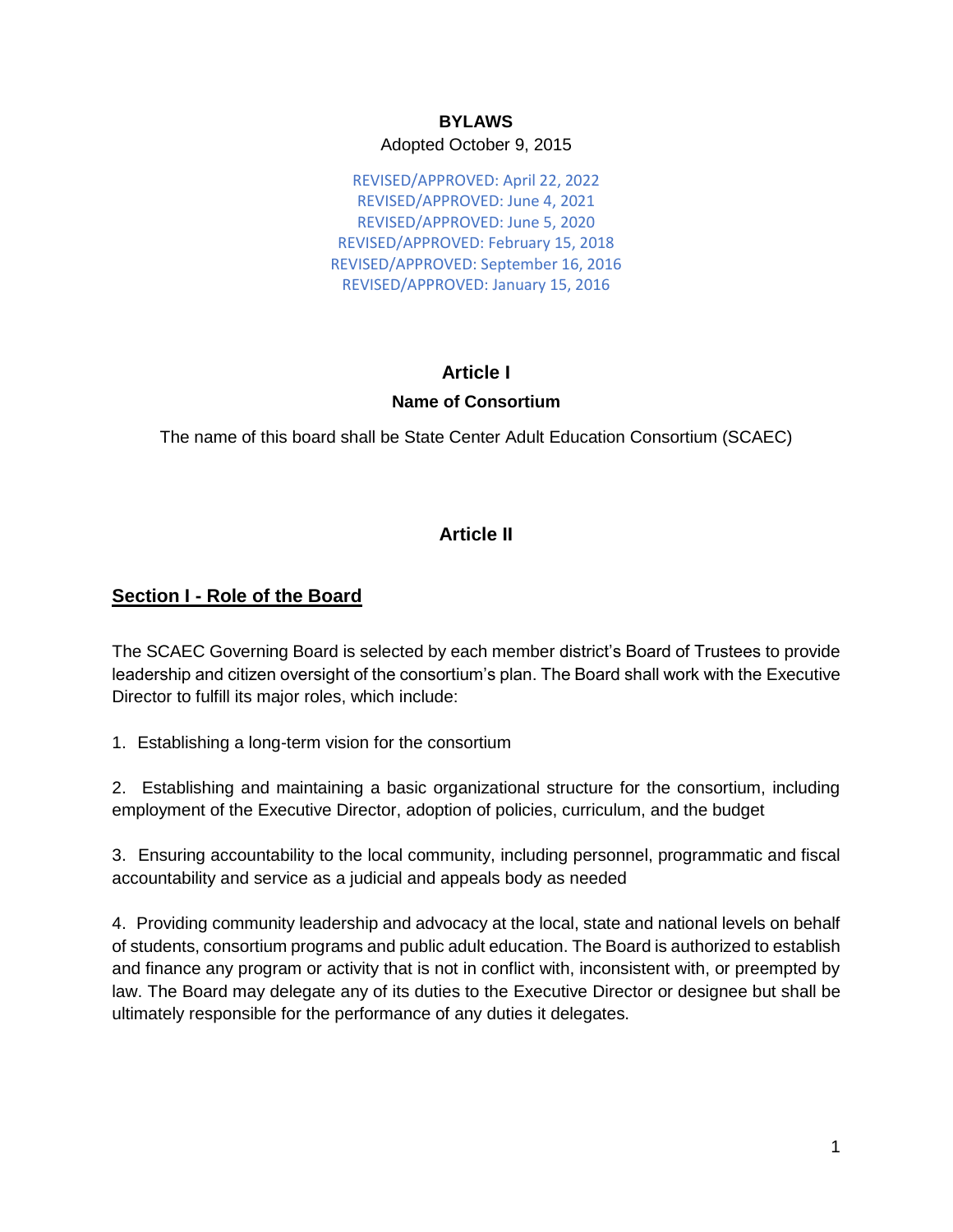# **Section II – SCAEC Staff Hiring**

In order to ensure that hiring procedures reflect legal and procedural requirements for fair hiring practices, a member district will serve as the hiring agent for the Consortium. Posting position, application, screening and hiring processes will be conducted through hiring agent.

# **Section III – Executive Director Selection and Evaluation**

The Board shall be solely responsible for employing the Executive Director and ensuring that he/she is the best match for the consortium based on needed abilities, traits and level of knowledge. When selecting a new Executive Director, the Board shall ensure a smooth transition period; evaluate the consortium's current and long-term needs; plan and conduct a process for recruitment, screening and selection; and approve the Executive Director's employment contract. The Board shall yearly and mid-yearly evaluate the Executive Director using an evaluation system and performance objectives appropriate to this leadership position. After three years of employment, the mid-year evaluation will change to a mid-year review process.

# **Section IV - Policy Adoption and Monitoring**

The SCAEC Board shall govern by adopting policies that reflect the Consortium's vision and the mandates of law. The Board shall establish a clear policy development process through which it may deliberate on issues, identify priorities, assign responsibilities, identify goals and courses of action, and review policy decisions.

The Board shall also adopt bylaws that promote cooperation, trust and teamwork among its members, give parameters to the Board's operation as a governing body, and ensure that its meetings proceed efficiently and in compliance with law.

# **Section V - Fiscal Accountability**

The Budget Committee shall recommend a sound, responsible budget to the Board that supports Consortium goals and priorities. To guide the Executive Director or designee in development of the budget, the Board shall establish a budget calendar, budget process and spending priorities.

The Board recognizes that it is accountable to the community for its budget decisions and for the Consortium's fiscal integrity. The Board shall use accountability systems and processes in order to monitor the Consortium's fiscal health.

The Fiscal Agent for the Consortium will be determined by the Executive Board. Any change in fiscal agent requires a vote of the Board no later than 30 days prior to the May second  $(2^{nd})$  due date of the Consortium Fiscal Administration Declaration (CFAD).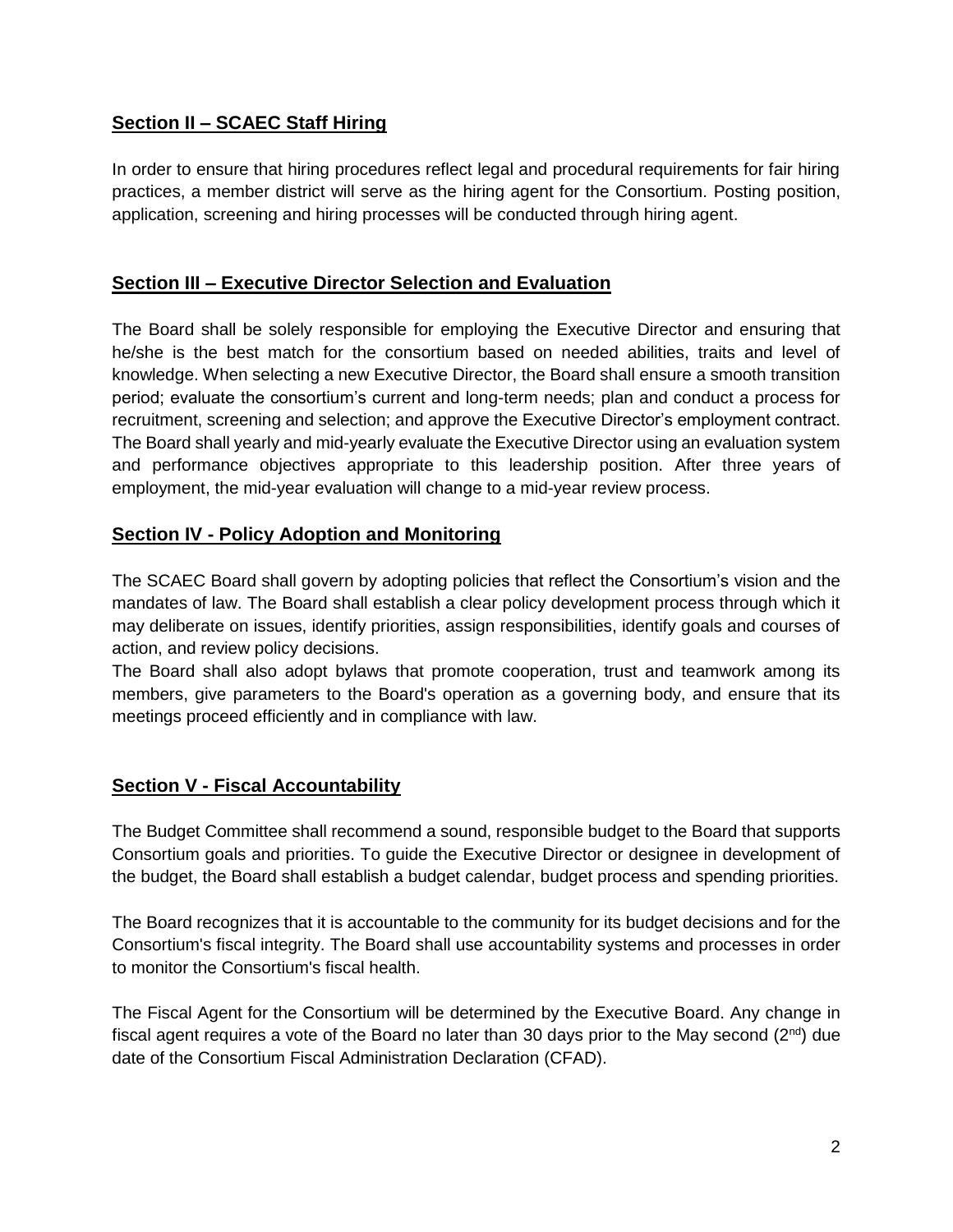# **Section VI - Community Leadership**

Recognizing that the level of local, state and national support for education impacts the Board's ability to fulfill its responsibilities, the Board shall engage in advocacy on behalf of the SCAEC Region. The Board shall ensure that the Consortium has the capability to respond to emergency issues as well as a proactive communications plan for issues that are Consortium priorities.

The Board shall also build and maintain community support by actively involving parents/guardians, business and other community members in the member districts and informing them about Consortium programs, policies and issues.

# **Section VII – AB104 Legislative Alignment with the Brown Act**

The State Center Adult Education Consortium will operate under the rules and regulations of the Ralph M. Brown Act. (Ed. Code, section 54952.

# **Section VIII - Code of Conduct**

Code of Ethics/Standards of Practice: The SCAEC Board maintains high standards of ethical conduct for its members. As members of the SCAEC Governing Board working as a collective unit in conjunction with administration, staff, students, and the communities the Board serves, will execute to the best of its abilities the duties and responsibilities vested in it by the California Adult Education Program (CAEP) and entrusted to the Board. Member Representatives recognize that their actions, behaviors, and verbal statements will be under the watchful eye of the citizenry at all times. Therefore, the decisions made as a Board must reflect our dedication to promote adult education along with opportunities for professional, vocational, and technical growth and enhancement. As officials of public education, Member Representatives must be a positive reflection of those for whom we speak.

The Board expects its members to work with each other and the Executive Director to ensure that a high-quality education is provided to each student. Member Representatives also shall assume collective responsibility for building unity and creating a positive organizational culture.

To operate effectively, the Board shall have a unity of purpose and each individual Member Representative shall:

1. Agree to work with fellow Member Representatives in a spirit of cooperation and compromise despite differences of opinion that may arise during debates on issues.

- Keep learning and achievement for all students as the primary focus
- Value, support and advocate for public education
- Communicate a common vision
- Recognize and respect differences of perspective and style on the Board and among staff, students, parents and the community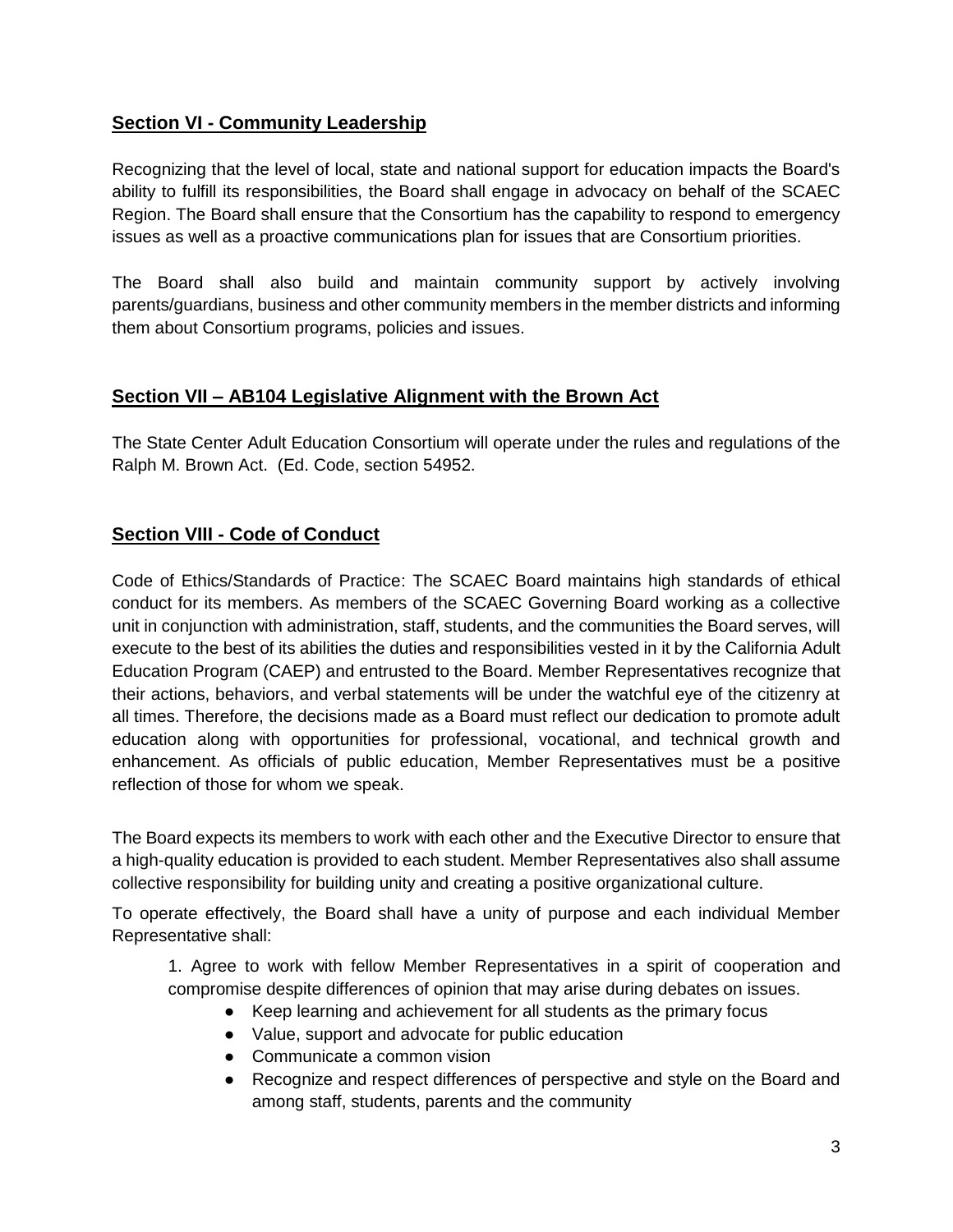2. Participate in professional development and commit the time and energy necessary to be an informed and effective leader

• Come to meetings prepared

3. Agree to respect the office that we hold. Remembering that as an individual we have no legal authority outside the meetings of the SCAEC. Member Representatives should never misuse the power inherent in their office. Member Representatives will abide by state and federal anti-discrimination and harassment laws.

- Act with dignity, and understand the implications of demeanor and behavior
- Govern within Board-adopted policies and procedures
- Govern in a dignified and professional manner, treating everyone with civility and respect
- Member Representatives pledge to avoid any situation that constitutes a conflict of interest. When a matter arises that could be a question of conflict of interest, Member Representatives will notify the Executive Director and/or Board Chair.

4. Resist influencing votes or actions of other Member Representatives or of any employee, through threat, promise of award, deception, exchange of vote, or by any other means than legitimate open discussion.

- Member Representatives recognize the fact that the strength and effectiveness of the Board is as a total Board, not as a group of individuals.
- Operate openly, with trust and integrity

5. Agree to conduct all official business by the Board in open public hearings except for those issues which are by law more appropriately dealt with in closed session.

● Ensure opportunities for the diverse range of views in the community to inform Board deliberations

6. Recognize that all discussion in closed session should not be released or discussed by individual Member Representatives, outside the confines of the closed session. Any information disclosed from closed session will only be released with the approval of the Board by majority vote.

● Keep confidential matters confidential

7. Acknowledge that the Board's function is to establish the policies of SCAEC. The Board shall hold the Executive Director and his/her staff accountable for the administration of the educational program and the conduct of consortium business. Any complaints, criticisms, and comments received by individual Member Representatives regarding the actions taken by the consortium should be shared with the entire Board. Violations of this policy may subject the member violating it to censure by the Board.

- Understand the distinctions between Board and staff roles, and refrain from performing management functions that are the responsibility of the staff
- Take collective responsibility for the Board's performance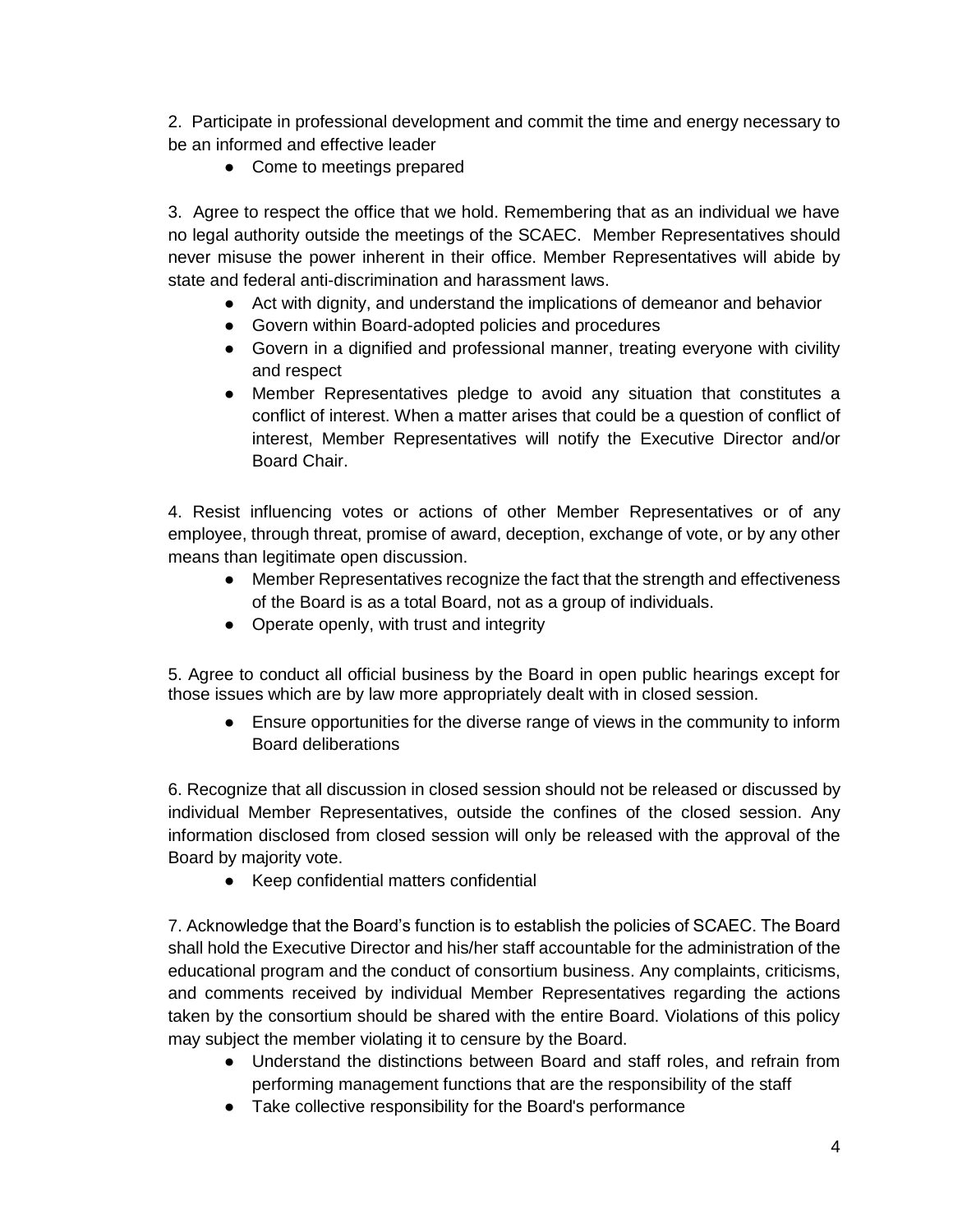● Periodically evaluate its own effectiveness

# **Section IX - Censure Policy**

1. Statement of Purpose. Censure is an official expression of disapproval passed by the Board. A SCAEC Board Representative may be subject to a resolution of censure by the Board should it be determined that any form of Member Representative Misconduct has occurred. All Member Representatives are expected to maintain the highest standards of conduct and ethical behavior. In order to maintain public confidence in the Board, and the governance, the Board will be prepared to investigate the factual basis behind any charge or complaint of Representative misconduct.

2. Censure Procedure. A complaint of Representative misconduct is submitted by another Member Representative, partner, or public. The Board will first consider the complaint to determine whether further investigation is warranted. If the Board does determine such further investigation or consideration is warranted, the complaint will be referred by the Board chairperson for investigation and review to an ad hoc committee composed of five representatives not subject to the complaint. In a manner deemed appropriate by the committee, a thorough factfinding process shall be initiated and completed within a reasonable period of time to determine the validity of the complaint.

This process may include an external investigator, as appropriate. The Representative subject to the charge of misconduct shall be permitted to present information to the committee. The committee shall, within a reasonable period of time, make a report of its findings to the Board for action.

3. The committee, if it determines censure may be appropriate, will direct the Executive Director to draft a Resolution of Censure and place the matter on the agenda of the next regular or special Board meeting for consideration by the Board as a whole.

# **Section X - Limits of Board Authority**

The SCAEC Governing Board recognizes that the Board is the unit of authority over the Consortium and that a Member Representative has no individual authority. Member Representatives shall hold the education of adult students above any partisan principle, group interest, or personal interest.

Individually, the Member Representative may not commit the Consortium to any policy, act or expenditure.

Unless agreed to by the Board as a whole, individual members of the Board shall not exercise any administrative responsibility with respect to the Consortium business or staff. Individual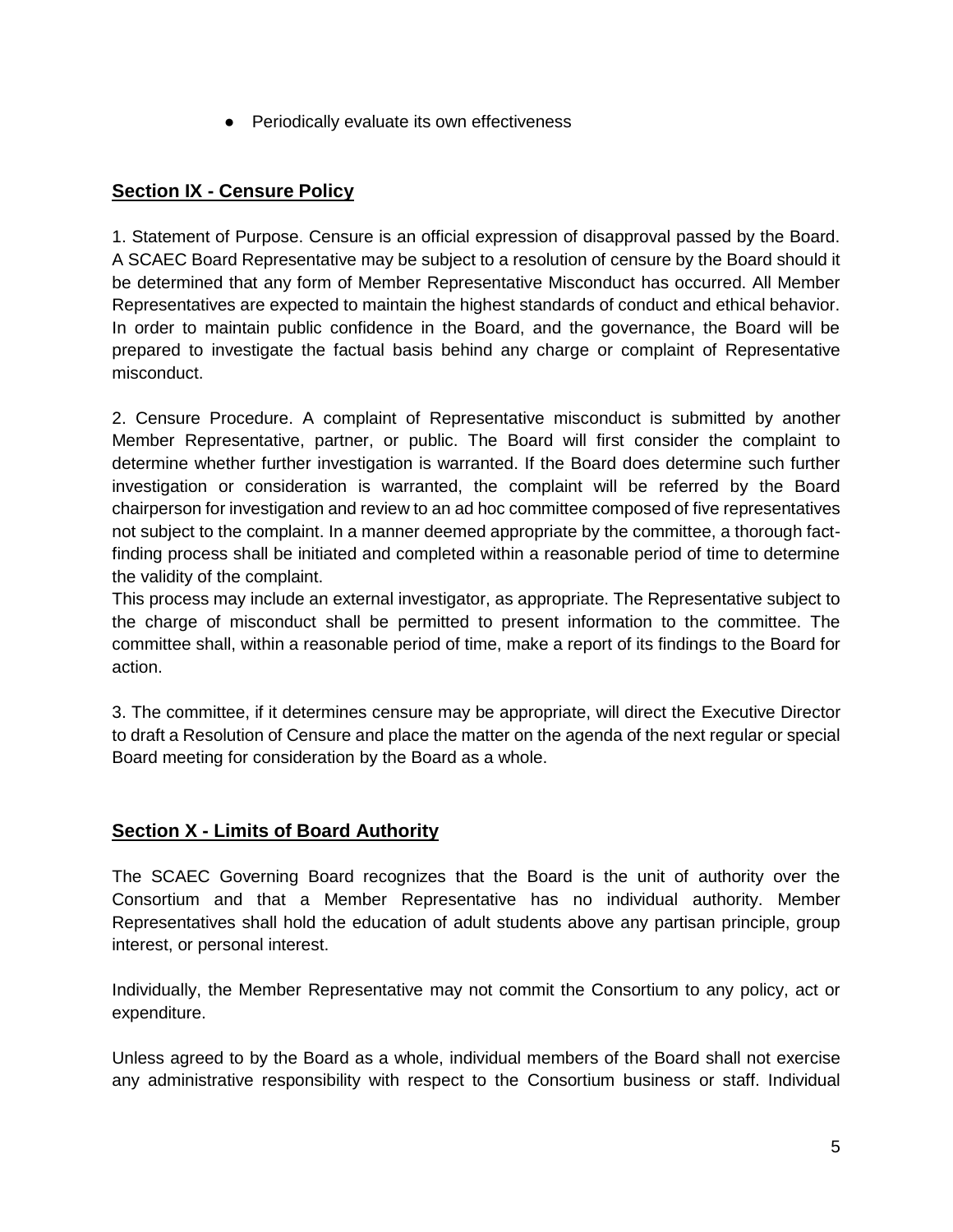Member Representatives shall submit requests for information to the Executive Director or designee.

Individual Member Representatives do not have the authority to resolve complaints. Any Member Representative approached directly by a person with a complaint should refer the complaint to the Executive Director or designee so that the problem may receive proper consideration and be handled through the appropriate Consortium process.

The Executive Director or designee shall provide a copy of the SCAEC Bylaws to each Member Representative.

Member Representatives are responsible for complying with the requirements of the SCAEC Bylaws.

# **Section XI - Conflict of Interest**

The Governing Board desires to maintain the highest ethical standards and help ensure that decisions are made in the best interest of the Consortium and the public. In accordance with law, Member Representatives and designated employees shall disclose any conflict of interest and, as necessary, shall abstain from participating in the decision.

The Board shall adopt a resolution that specifies the terms of the Consortium's conflict of interest code, the Consortium's designated positions, and the disclosure categories required for each position.

Upon direction by the code reviewing body, the Board shall review the Consortium's conflict of interest code and submit any changes to the code reviewing body.

When a change in the Consortium's conflict of interest code is necessitated due to changed circumstances, such as the creation of new designated positions, changes to the duties assigned to existing positions, amendments, or revisions, the amended code shall be submitted to the code reviewing body within 90 days. (Government Code 87306)

When reviewing and preparing the Consortium's conflict of interest code, the Executive Director or designee shall provide officers, employees, consultants, and members of the community adequate notice and a fair opportunity to present their views (Government Code 87311)

## **Section XII - Financial Interest**

If a Member Representative or designated employee determines that he/she has a financial interest in a decision, as described in Government Code 87103, this determination shall be disclosed. The member shall be disqualified from voting unless his/her participation is legally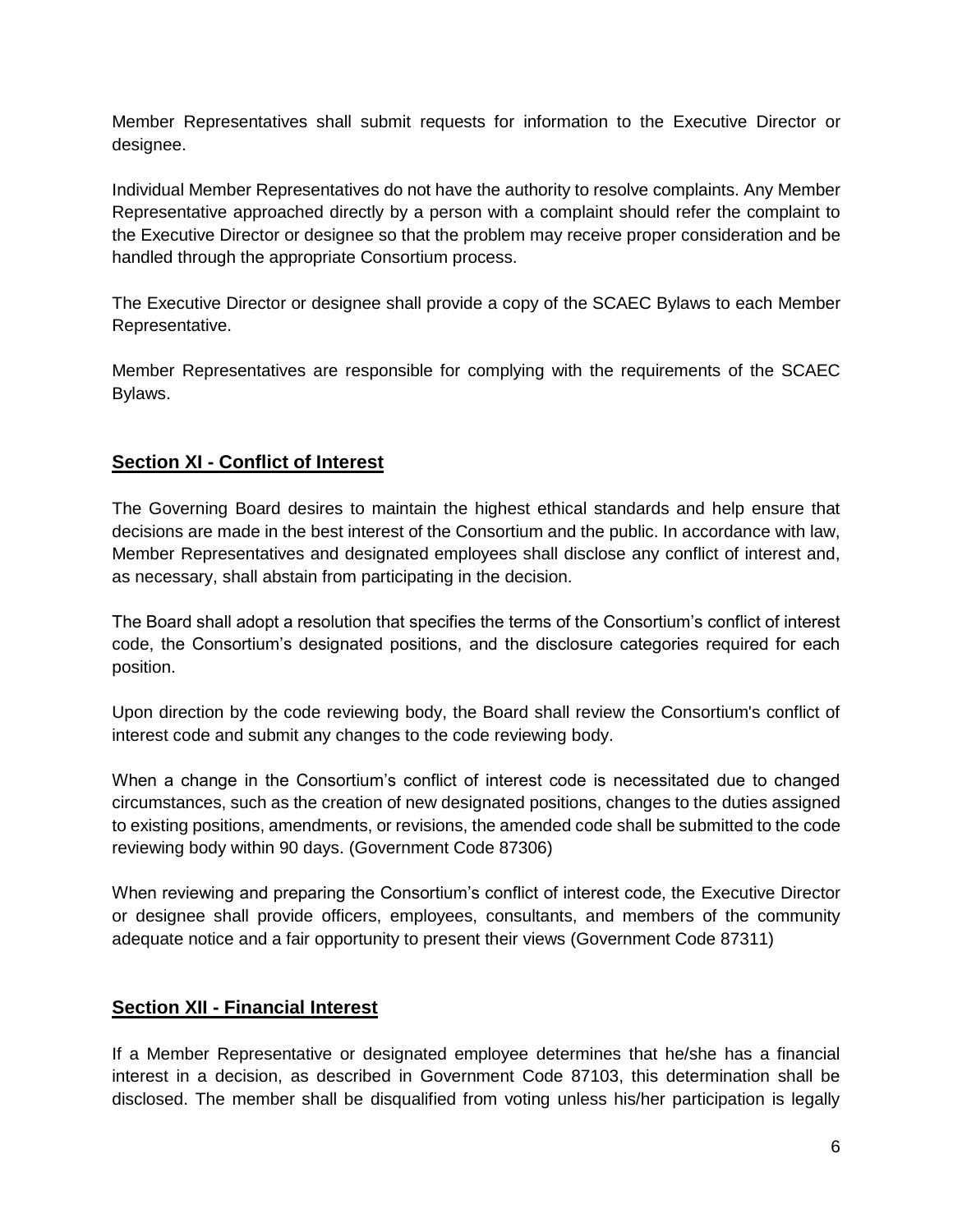required. (2 CCR 18700) Member Representatives shall adhere to the "Disqualification for Member Representatives" procedures shown below:

Statements of economic interests submitted to the Consortium by designated employees and Member Representatives in accordance with the conflict of interest code shall be available for public inspection and reproduction. (Government Code 81008)

1. The ownership of less than 3 percent of the shares of a corporation for profit, provided that the total annual income to him or her from dividends, including the value of stock dividends, from the corporation does not exceed 5 percent of his or her total annual income, and any other payments made to him or her by the corporation do not exceed 5 percent of his or her total annual income.

2. That of an officer who is being reimbursed for his/her actual and necessary expenses incurred in the performance of an official duty.

3. That of a recipient of public services generally provided by the public body or board of which he/she is a member, on the same terms and conditions as if he or she were not a member of the board.

4. That of a landlord or tenant of the contracting party if such contracting party is the federal government or any federal department or agency, this state or an adjoining state, any department or agency of this state or an adjoining state, any county or city of this state or an adjoining state, or any public corporation or special, judicial or other public Consortium of this state or an adjoining state unless the subject matter of such contract is the property in which such officer or employee has such interest as landlord or tenant in which even his/her interest shall be deemed a remote interest within the meaning of, and subject to, the provisions of Government Code 1091.

5. That of a spouse of an officer or employee of the Consortium if his/her spouse's employment or office holding has existed for at least one year prior to his/her election or appointment.

6. That of a non-salaried member of a nonprofit corporation, provided that such interest is disclosed to the Board at the time of the first consideration of the contract, and provided further that such interest is noted in its official records.

7. That of a non-compensated officer of a nonprofit, tax-exempt corporation which, as one of its primary purposes, supports the functions of the nonprofit board or to which the SCAEC Board has a legal obligation to give particular consideration, and provided further that such interest is noted in its official records. For purposes of this paragraph, an officer is "non-compensated" even though he or she receives reimbursement from the nonprofit, tax-exempt corporation for necessary travel and other actual expenses incurred in performing duties of his or her office.

8. That of a person receiving salary, per diem, or reimbursement for expenses from a governmental entity, unless the contract directly involves the department of the government entity that employs the officer or employee, provided that such interest is disclosed to the Board at the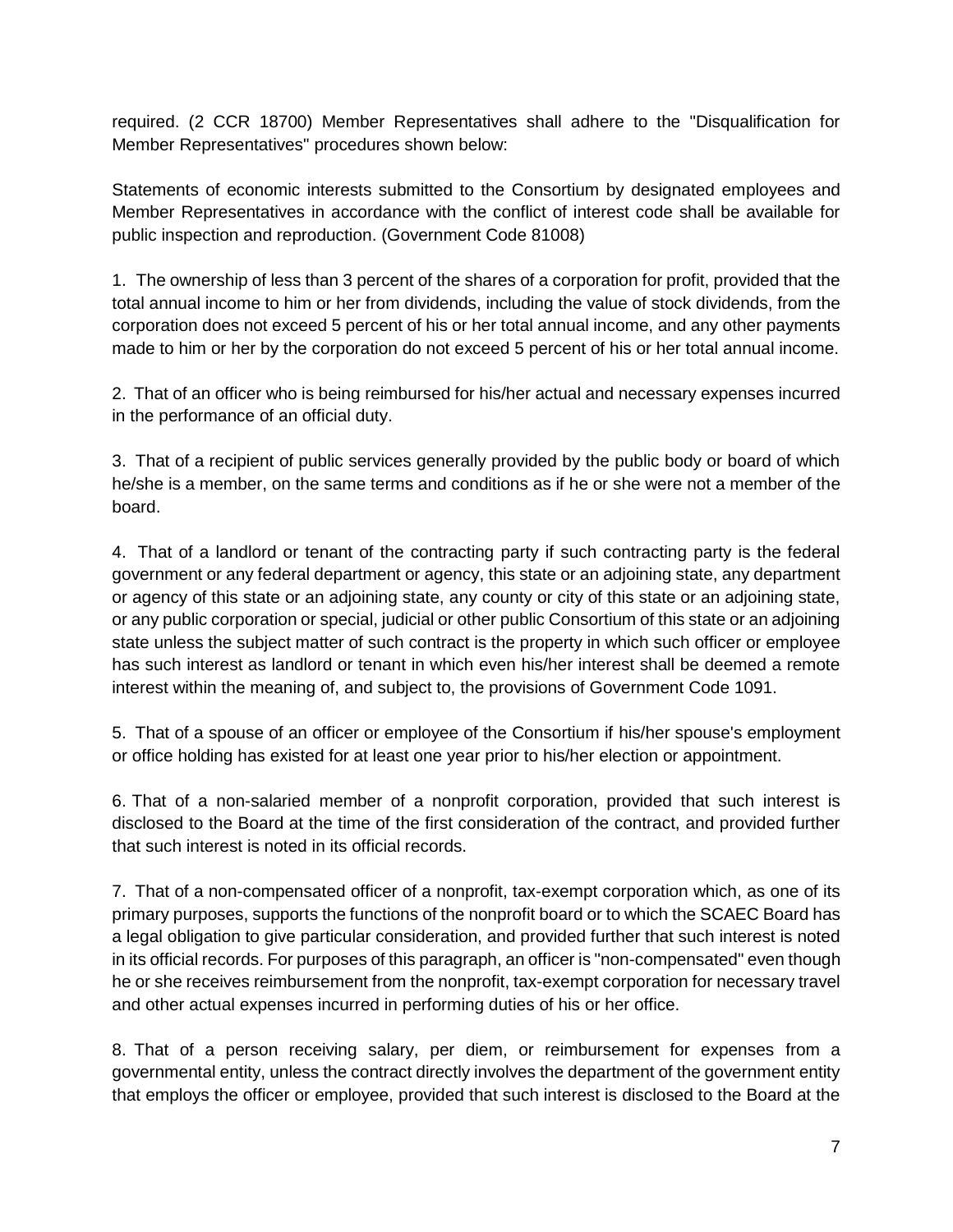time of consideration of the contract, and provided further that such interest is noted in its official records.

9. That of an attorney of the contracting party or that of an owner, officer, employee or agent of a firm which renders, or has rendered, service to the contracting party in the capacity of stockbroker, insurance agent, insurance broker, real estate agent, or real estate broker, if these individuals have not received and will not receive remuneration, consideration, or a commission as a result of the contract and if these individuals have an ownership interest of less than 10 percent in the law practice or firm, stock brokerage firm, insurance firm or real estate firm.

10.That of an officer or employee of or a person having less than a 10-percent ownership interest in a bank, bank holding company, or savings and loan association with which a party to the contract has a relationship of borrower or depositor, debtor, or creditor.

11. That of (A) a bona fide nonprofit, tax-exempt corporation having among its primary purposes the conservation, preservation, or restoration of park and natural lands or historical resources for public benefit, which corporation enters into an agreement with a public agency to provide services related to park and natural lands or historical resources and which services are found by the public agency, prior to entering into the agreement or as part of the agreement, to be necessary to the public interest to plan for, acquire, protect, conserve, improve, or restore park and natural lands or historical resources for public purposes and (B) any officer, director, or employee acting pursuant to the agreement on behalf of the nonprofit corporation. For purposes of this paragraph, "agreement" includes contracts and grants, and "park," "natural lands," and "historical resources" shall have the meanings set forth in subdivisions (d), (g), and (i) of Section 5902 of the Public Resources Code. Services to be provided to the public agency may include those studies and related services, acquisitions of property and property interests, and any activities related to those studies and acquisitions necessary for the conservation, preservation, improvement, or restoration of park and natural lands or historical resources.

In addition, a Member Representative or employee shall not be deemed to be interested in a contract made pursuant to competitive bidding under a procedure established by law if his/her sole interest is that of an officer, director, or employee of a bank or savings and loan association with which a party to the contract has the relationship of borrower or depositor, debtor or creditor. (Government Code 1091.5)

Member Representatives and designated employees shall annually file a Statement of Economic Interest/Form 700 in accordance with the disclosure categories specified in the Consortium's conflict of interest code. A Member Representative who leaves office or a designated employee who leaves Consortium employment shall, within 30 days, file a revised statement covering the period of time between the closing date of the last statement and the date of leaving office or Consortium employment. (Government Code 87302, 87500)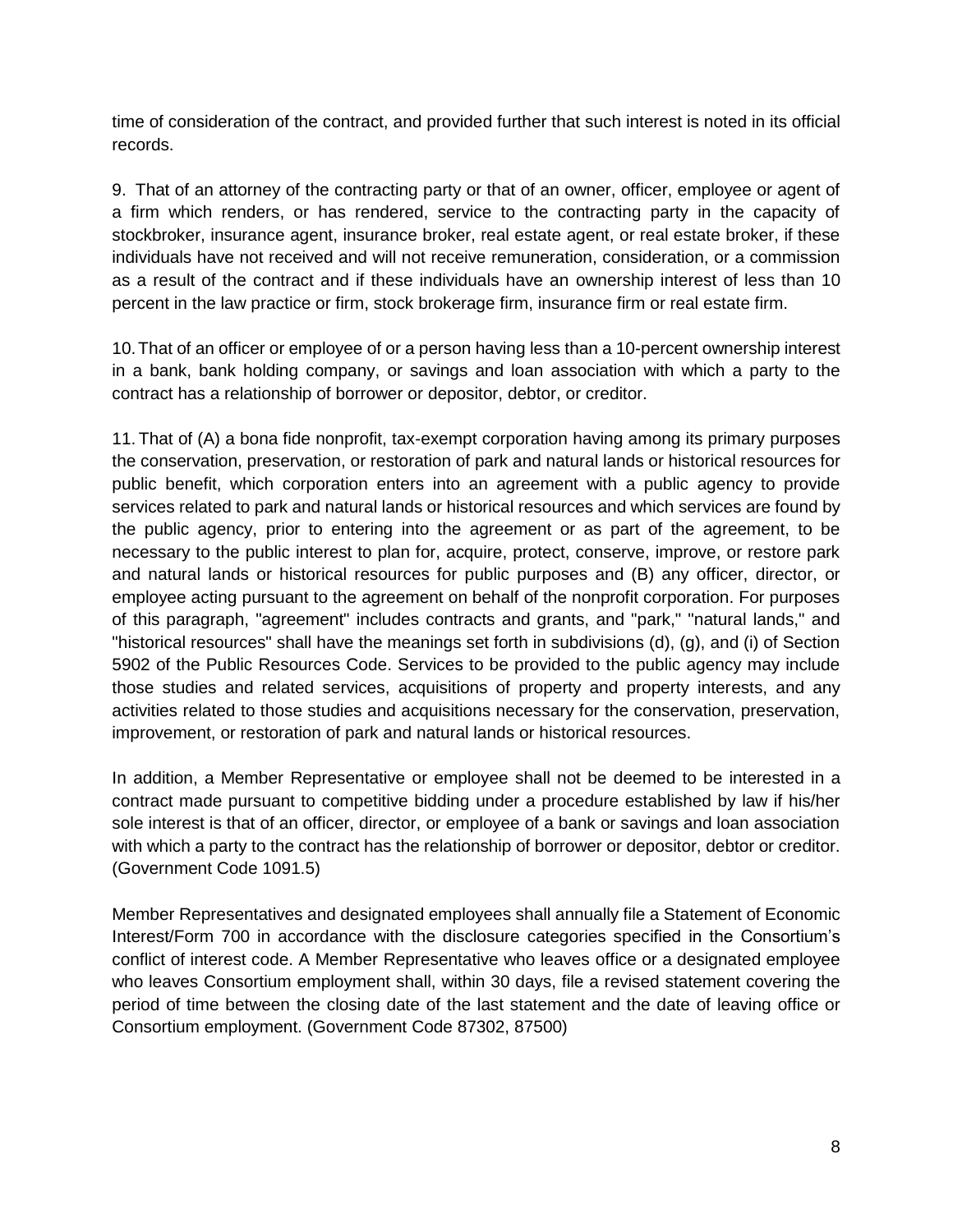# **Section XIII - Conflict of Interest under Political Reform Act**

A Member Representative or designated employee shall not make, participate in making, or in any way use or attempt to use his/her official position to influence a governmental decision in which he/she knows or has reason to know that he/she has a disqualifying conflict of interest. A conflict of interest exists if the decision will have a "reasonably foreseeable material financial effect" on one or more of the Member Representative's or designated employee's "economic interests," unless the effect is indistinguishable from the effect on the public generally or the Member Representative's or designated employee's participation is legally required. (Government Code 87100, 87101, 87103; 2CCR 18700-18709)

A Member Representative or designated employee makes a governmental decision when, acting within the authority of his/her office or position, he/she votes on a matter, appoints a person, obligates or commits the Consortium to any course of action, or enters into any contractual agreement on behalf of the Consortium. (2 CCR 18702.1)

A Member Representative who has a disqualifying conflict of interest on an agenda item that will be heard in an open meeting of the Board shall abstain from voting on the matter. He/she may remain on the dais, but his/her presence shall not be counted towards achieving a quorum for that matter. A Member Representative with a disqualifying conflict of interest shall not be present during a closed session meeting of the Board when the decision is considered and shall not obtain or review a recording or any other nonpublic information regarding the issue. (2 CCR 18702.1)

A Member Representative who has a financial interest in a decision shall, upon identifying a conflict or potential conflict of interest and immediately prior to the consideration of the matter, do all of the following:

1. Publicly identify the financial interest that gives rise to the conflict or potential conflict of interest in detail sufficient to be understood by the public, except that disclosure of the exact street address of a residence is not required. (Government Code 87105)

2. Recuse himself/herself from discussing and colleges

on the matter, or otherwise acting in violation of Government Code 87100. This Member Representative shall not be counted toward achieving a quorum while the item is discussed. (Government Code 87105; 2 CCR 18702.5)

3. Leave the room until after the discussion, vote and any other disposition of the matter is concluded, unless the matter has been placed on the portion of the agenda reserved for uncontested matters. (Government Code 87105)

The Member Representative may speak on the issue during the time that the general public speaks on the issue. The Member Representative shall recuse himself/herself from voting on the matter and leave the dais to speak from the same area as members of the public. He/she may listen to the public discussion of the matter with members of the public. (Government Code 87105; 2 CCR 18702.5)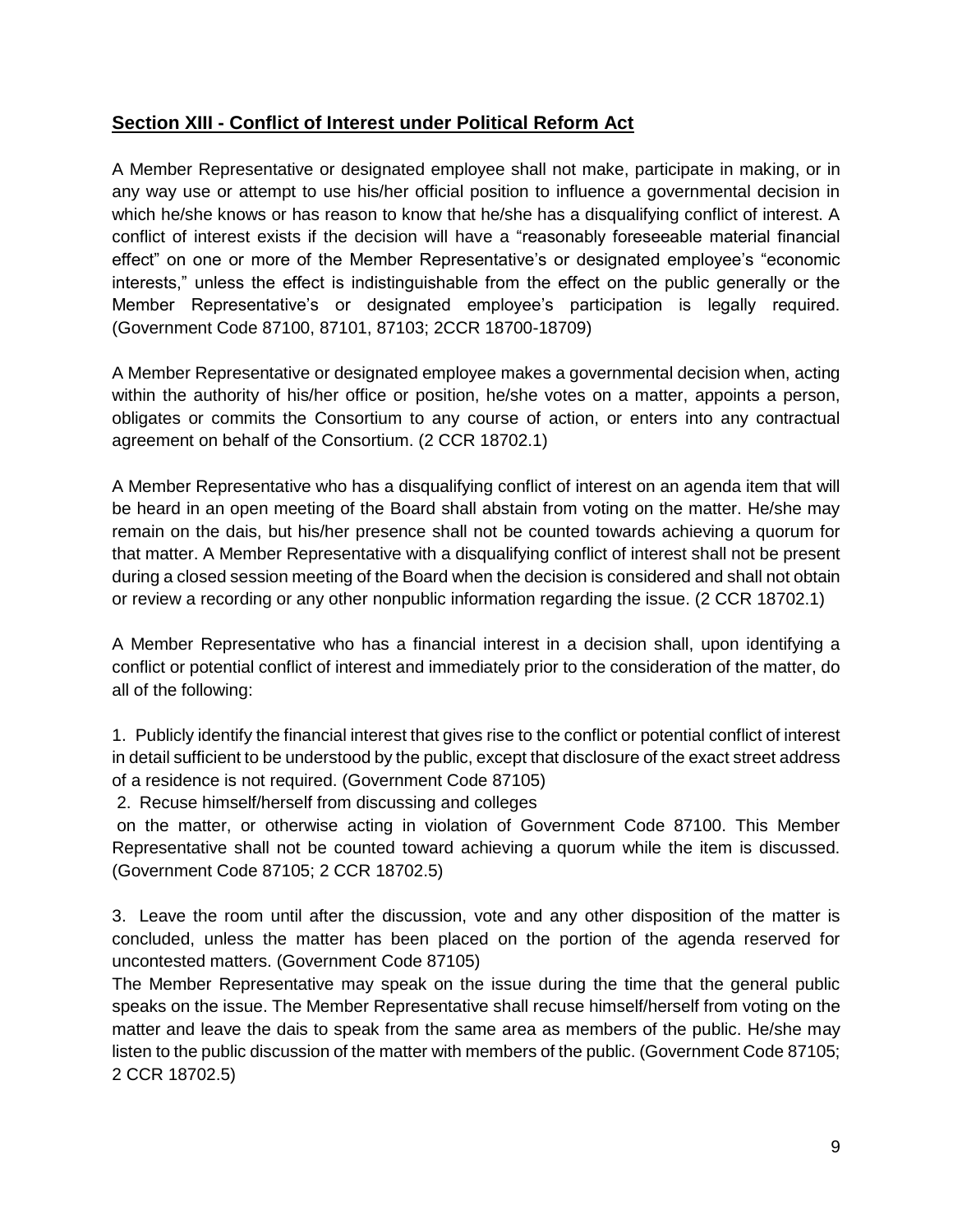If the Board's decision is made during closed session, the public identification may be made orally during the open session before the Board goes into closed session and shall be limited to a declaration that his/her recusal is because of a conflict of interest pursuant to Government Code 87100. The Member Representative shall not be present when the decision is considered in closed session or knowingly obtain or review a recording or any other non-public information regarding the Board's decision. (2 CCR 18702.5)

# **Section XIV - Conflict of Interest under Government Code 1090**

Member Representatives, and designated employees, or Consortium consultants shall not be financially interested in any contract made by the Board on behalf of the Consortium, including in the development, preliminary discussions, negotiations, compromises, planning, reasoning, and specifications and solicitations for bids If a Member Representative has such a financial interest, the Consortium is barred from entering into the contract or in any contract they make in their capacity as Member Representatives or designated employees. (Government Code 1090; Klistoff v. Superior Court, (2007) 157 Cal. App. 4th 469)

A Member Representative shall not be considered to be financially interested in a contract if his/her interest is a "noninterest" as defined in Government Code 1091.5 .One such noninterest is when a Member Representative's spouse/registered domestic partner has been a Consortium employee for at least one year prior to the Member Representative's election or appointment. (Government Code 1090.5)

A Member Representative shall not be deemed to be financially interested in a contract if he/she has only a "remote interest" in the contract as specified in Government Code 1091 and if the remote interest is disclosed during a Board meeting and noted in the official Board minutes. The affected Member Representative shall not vote or debate on the matter or attempt to influence any other Member Representative to enter into the contract. Remote interests are specified in Government Code 1091(b); they include, but are not limited to, the interest of a parent in the earnings of his/her minor child or step-child. (Government Code 1091)

Even if there is no prohibited conflict of interest, a Member Representative shall abstain from voting on personnel matters that uniquely affect his/her relatives. A Member Representative may vote, however, on collective bargaining agreements and personnel matters that affect a class of employees to which his/her relative belongs. "Relative" means an adult who is related to the person by blood or affinity within the third degree, as determined by the common law, or an individual in an adoptive relationship within the third degree. (Education Code 35107)

A relationship within the third degree includes the individual's parents, grandparents and greatgrandparents, children, grandchildren and great-grandchildren, brothers, sisters, aunts and uncles, nieces and nephews, and the similar family of the individual's spouse/registered domestic partner unless the individual is widowed or divorced. "Step" relatives are included if they are within the same degree of relationship to the individual or his/her spouse or domestic partner.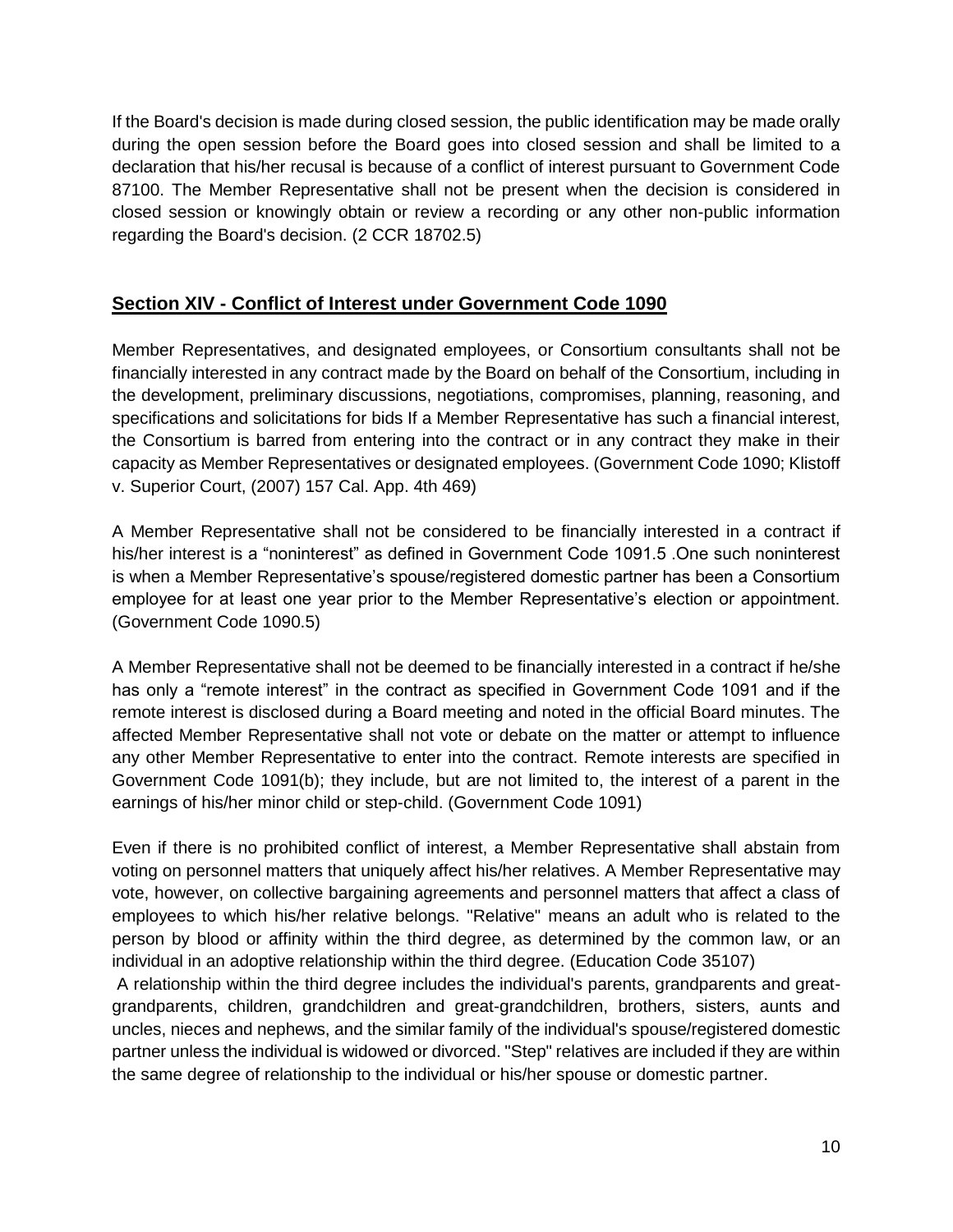# **Section XV – Common Law Doctrine against Conflict of Interest**

A Member Representative shall abstain from any official action in which his/her private or personal interest may conflict with his/her official duties.

## **Section XVI - Incompatible Activities**

Governing Member Representatives shall not engage in any employment, activity, or hold any office which is inconsistent with, incompatible with, in conflict with or inimical to the Member Representative's duties as an officer of the Consortium. (Government Code 1099, 1126)

# **Section XVII - Gifts**

Member Representatives and designated employees may accept gifts only under the conditions and limitations specified in Government Code 89503 and 2 CCR 18730.

The limitations on gifts do not apply to wedding gifts and gifts exchanged between individuals on birthdays, holidays and other similar occasions, provided that the gifts exchanged are not substantially disproportionate in value. (Government Code 89503)

Gifts of travel and related lodging and subsistence shall be subject to the prevailing gift limitation except as described in Government Code 89506.

A gift of travel does not include travel provided by the Consortium for Member representatives and designated employees. (Government Code 89506)

## **Section XIII - Honoraria**

Designated employees shall not accept any honorarium, which is defined as any payment made in consideration for any speech given, article published, or attendance at any public or private gathering, in accordance with law. (Government Code 89501, 89502)

The term honorarium does not include: (Government Code 89501)

1. Earned income for personal services customarily provided in connection with a bona fide business, trade or profession unless the sole or predominant activity of the business, trade or profession is making speeches.

2. Any honorarium which is not used and, within 30 days after receipt, is either returned to the donor or delivered to the Consortium for donation into the general fund without being claimed as a deduction from income for tax purposes.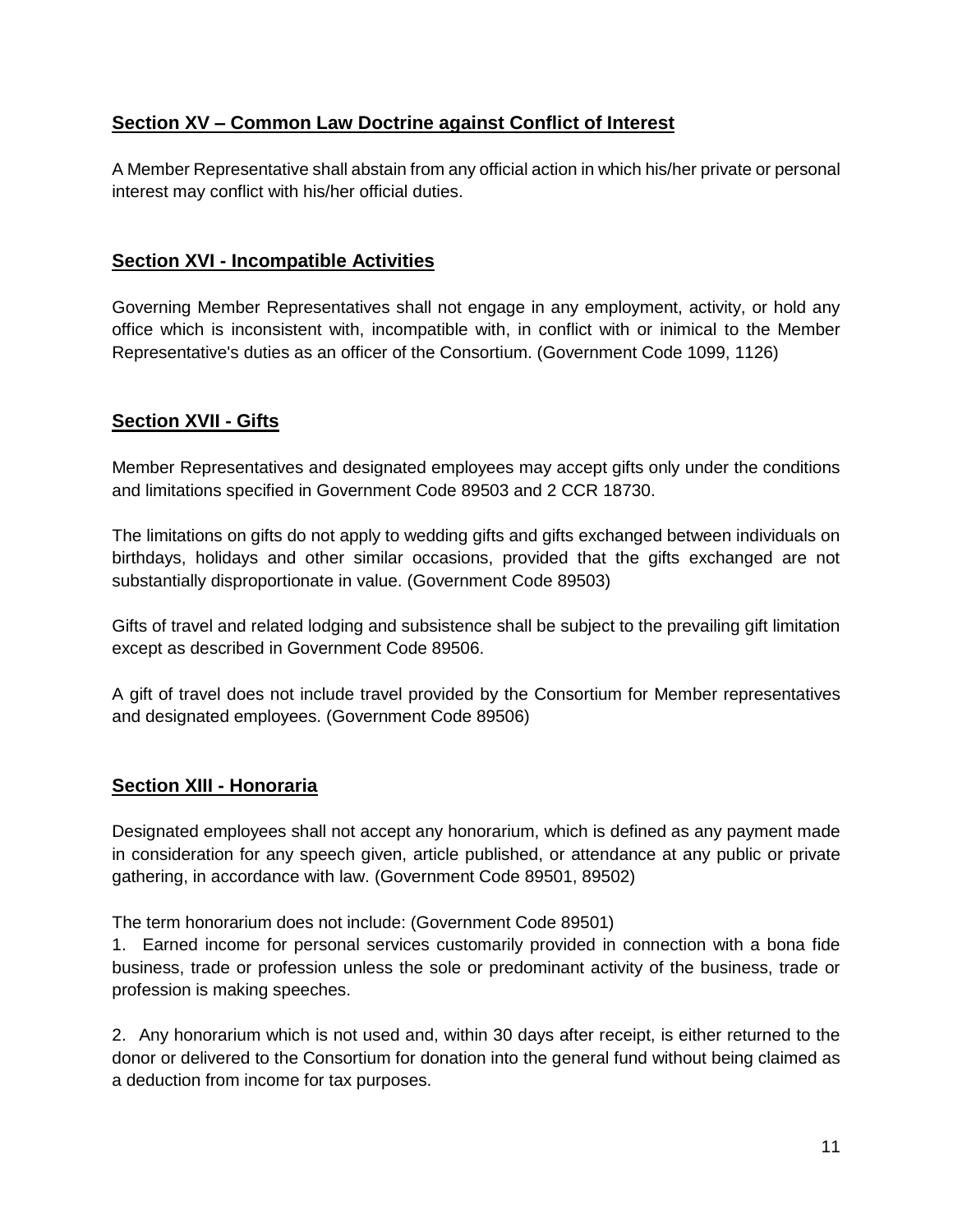# **Section XIX - Designated Positions**

1. It has been determined that persons occupying the following positions manage CAEP funds and shall file a full statement of economic interests pursuant to Government Code 87200: Persons occupying the following positions are designated employees in Category 1 of this code:

Executive Director Regional Coordinator

2. Designated persons in this category must report investments or business positions in or income, including gifts, loans, and travel payments, from sources which:

(a) Are contractors or subcontractors which are or have been within past two years engaged in work or services of the type used by the Consortium or

(b) Manufacture or sell supplies, books, machinery or equipment of the type used by the **Consortium** 

# **Article III**

#### **Members**

# **Section I – Size and Composition**

Any community college, school, or county office of education, or any joint powers authority consisting of community college consortia, school consortia, county offices of education, or combination of these, located within the boundaries of the adult education region shall be permitted to join the consortium as a member, upon Board recognition. As a condition of joining SCAEC, a prospective member shall commit to the following:

- Meet with Executive Director
- Be recognized as a public educational institution by the State of California
- Data reporting including student enrollment
- Must utilize state approved attendance tracking mechanisms
- Must be able to provide data verifying adult education and services at their site
- Submit a proposal to SCAEC Leadership Team to evaluate available funds, possible onetime funding, or partnership with another member within their sub-region. If funds allow and all criteria is met, the SCAEC board can determine permanent member status.
- Commitment from district

The consortium is divided into four sub-regions to focus on work pertaining to each area. Subregions do not have any formal structure or governance authority.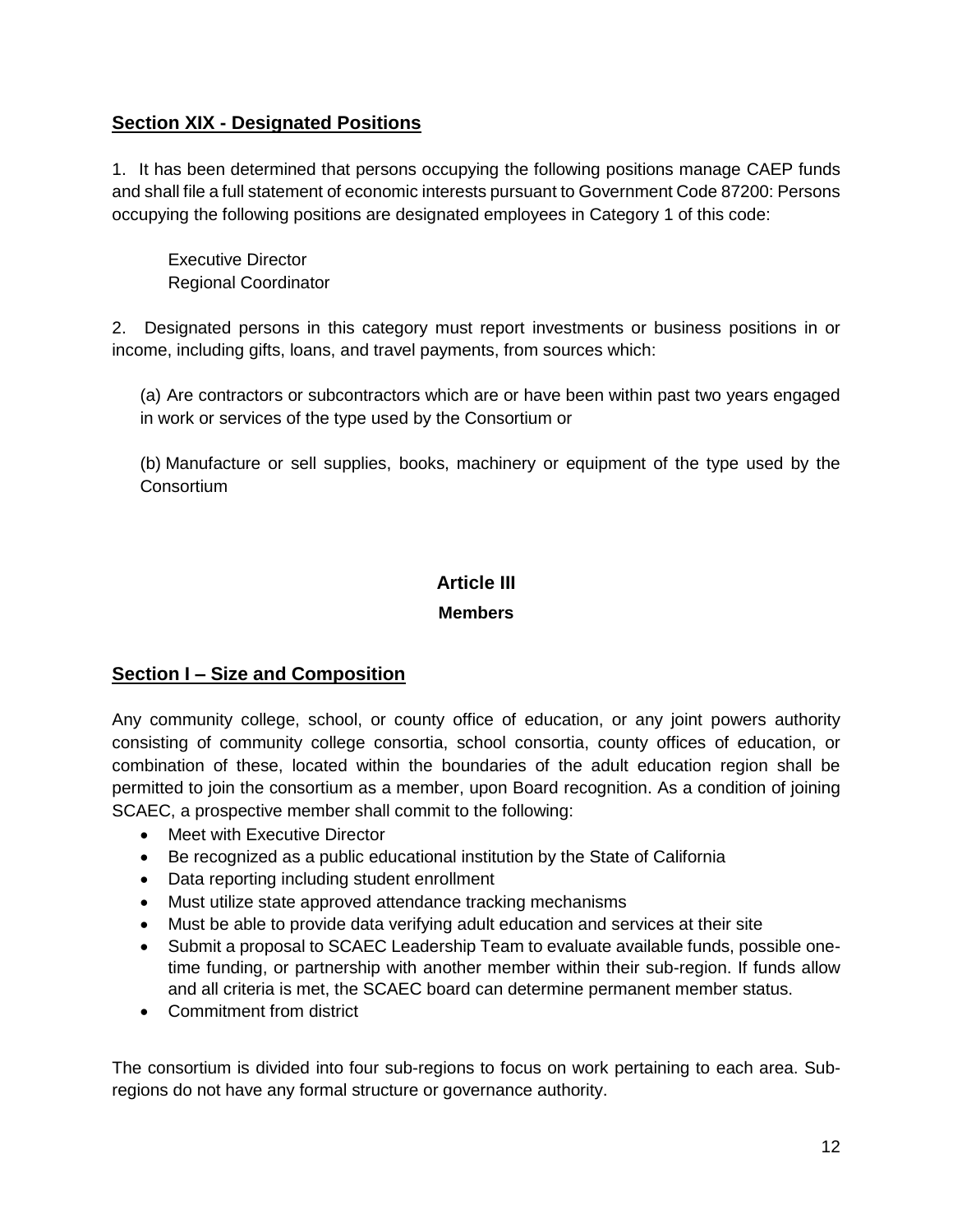#### Central Region

Caruthers USD, Central USD, Fresno USD, Fresno City College, FCSS – Adults in Corrections, Washington USD, Fresno Workforce Connection

#### North Region

Chawanakee USD, Golden Valley USD, Madera USD, Madera Community College, Madera Community College at Oakhurst, Yosemite USD, Madera County Workforce Assistance Center

#### Clovis Region

Clovis USD, Clovis Community College, Sierra USD, Fresno Workforce Connection

#### South Region

Dinuba USD, Kings Canyon USD, Parlier USD, Reedley College, Sanger USD, Selma USD, Valley ROP, Reedley Workforce Connection,

## **Section II – Selection Procedure / Term of Office**

A member of the consortium shall be represented only by a member or alternate designated by the Governing Board of the member. All representatives of member districts will remain as representatives until their governing board chooses to change persons. All districts have the authority to designate a voting alternate.

Representatives of member districts are to have the authority to make decisions on behalf of their district. SCAEC Board business cannot be delayed by representatives requiring approval from their district Board.

## **Section III – Governance Structure**

All attempts will be made to reach consensus. When consensus cannot be reached, majority vote (50%+1) of the voting members/designees will rule. Quorum is established if a majority (50%+1) of the membership is in attendance. Each member district will have one vote, with the exception of State Center Community College District. SCCCD will have four voting members, each representing one college, and each with one vote.

The Board believes that when no conflict of interest requires abstention, its members have a duty to vote on issues before them. When a member abstains his/her abstention shall not be counted for purposes of determining whether a majority of the membership of the Board has taken action.

## **Section IV – Termination of Representative**

Other than the Executive Director, member districts missing more than one Board meeting in a fiscal year will receive a warning letter from the Executive Director and chairperson to their Superintendent or Chancellor. A member may be deemed ineffective, and the SCAEC Board,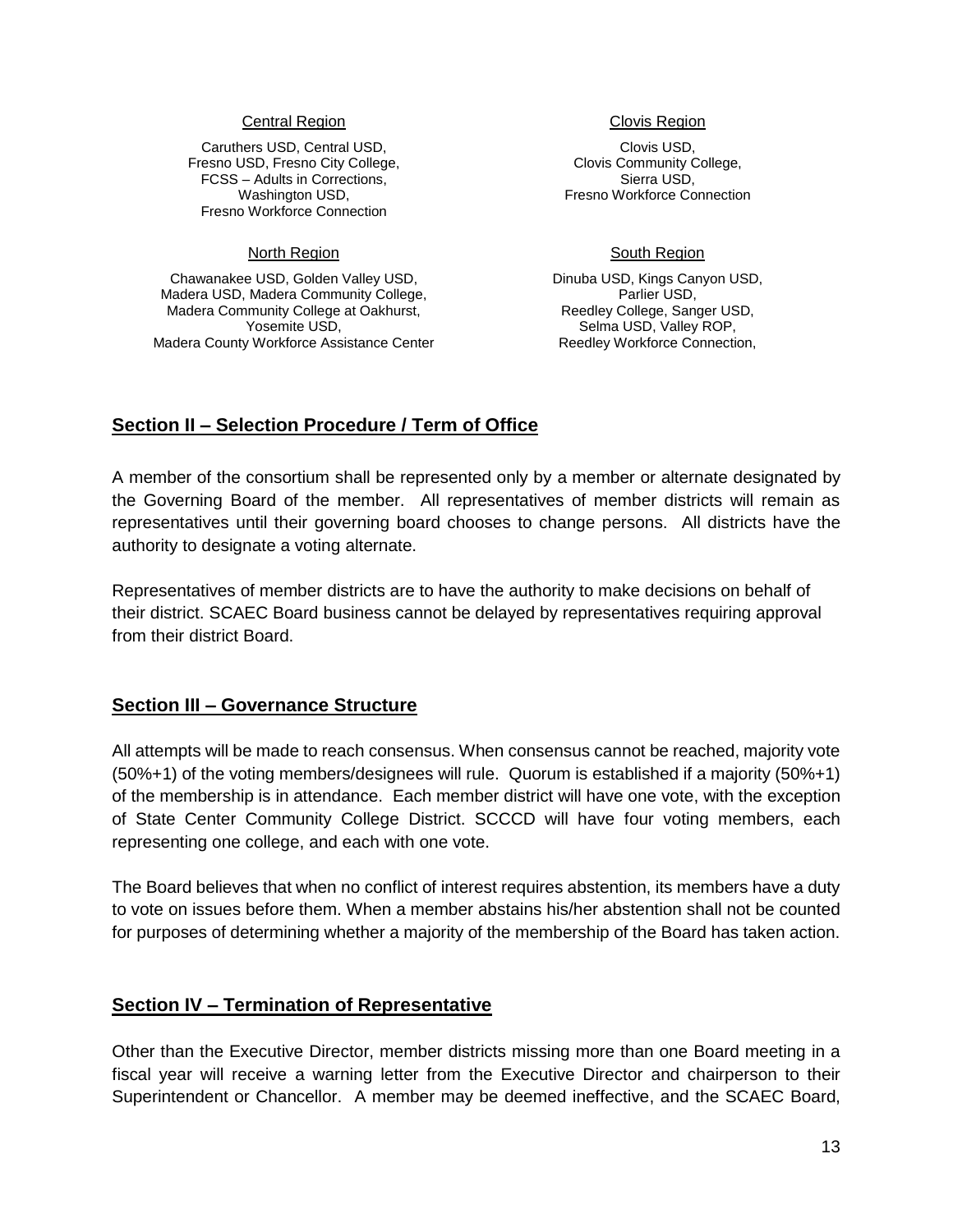with a simple majority, may vote to suspend or expel a representative for just cause. Other than the Executive Director, membership may also terminate upon 2/3 vote of the SCAEC upon a finding that the member violated the SCAEC Code of Conduct.

# **Section V – Transfer of Representation**

A member's board of trustees or designee has the sole authority to assign or transfer their representative on the SCAEC board.

# **Section VI – Resignation of Representative**

Any Member Representative may resign by filing a written resignation with their governing board. The written resignation shall become a part of the SCAEC records in the event of a dispute.

# **Section VII – Vacancy**

Any vacancy on the Board shall be filled for the remainder of the fiscal year by appointment of the member's board of trustees or designee.

# **Section VIII – Out-of-State Travel**

CAEP-related out-of-state travel is considered approved by the Board as long as such travel adheres to the member's district approved travel policies.

# **Section IX – Additional Regional Consortia and Member Requirements/Effectiveness**

California Adult Education Program Measure of Effectiveness responds to AB104, Section 84920. This section required the Chancellor and the State Superintendent of Public Instruction identify the measures for assessing the effectiveness of consortia. These measures shall include but are not limited to:

- (1) How many adults are served by members of the consortium
- (2) How many adults served by members of the consortium have demonstrated the following:
	- a. Improved literacy skills
	- b. Completion of high school diplomas or their recognized equivalents
	- c. Completion of postsecondary certificates, degrees, or training programs
	- d. Placement into jobs
	- e. Improved wages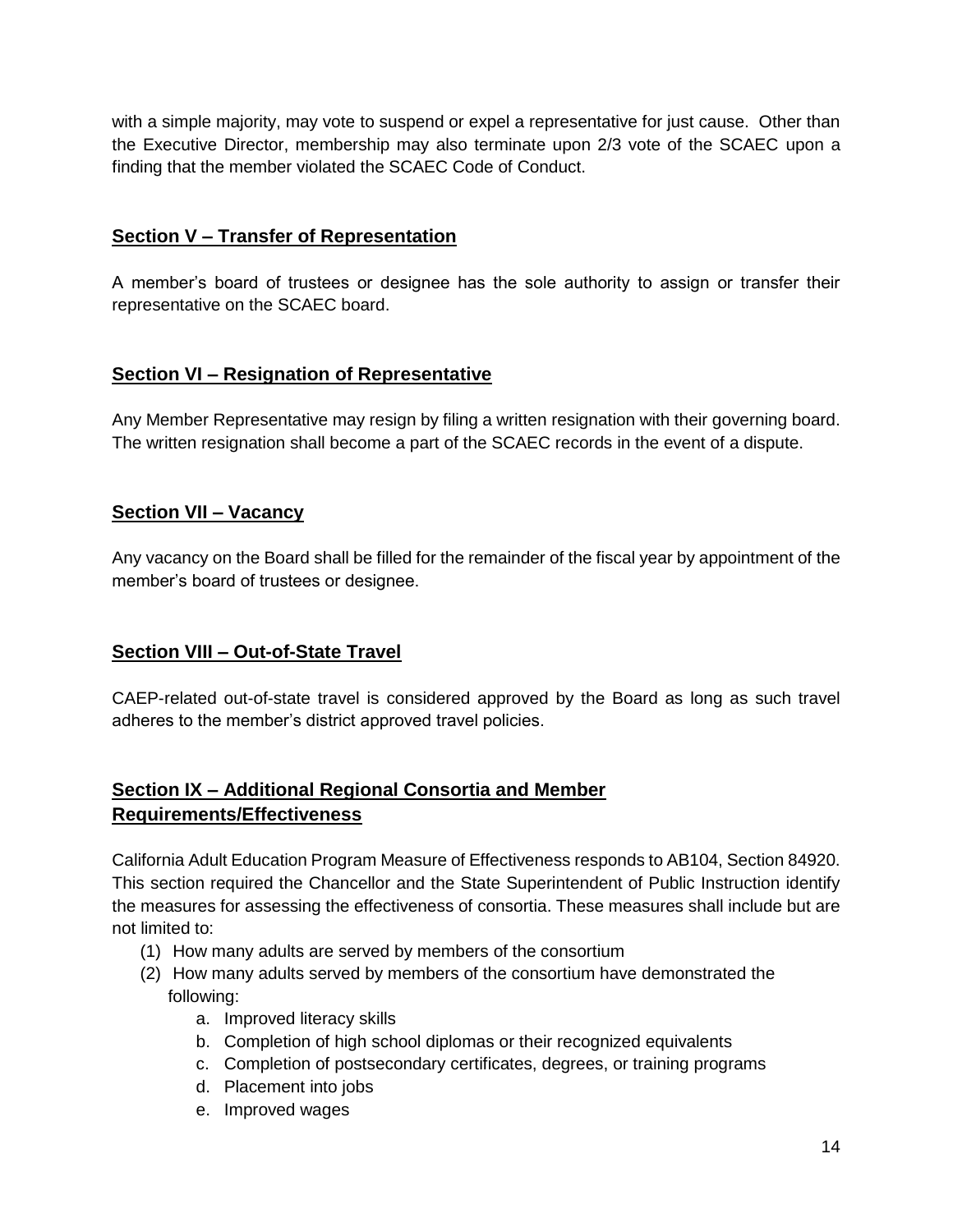For the purposes of evaluating consortium effectiveness for CAEP funding year, the CDE and CCCCO have established the following indicators of compliance:

#### **Evaluation**:

- Consortia have evaluated members to identify that the services provided meet the needs identified in the adult education plan.
- Consortia submitted an annual plan that includes program strategies for the upcoming program year based upon regional need, funding, and capacity. **Funding:**
- CAEP funds are expended within the seven CAEP program areas, and are consistent with each consortia's adult education regional plan.
- Consortium expenditures must align with the objectives of the consortium's annual plan as approved by the regional consortium board.

#### **Governance and Collaboration:**

- Consortia have identified a governance structure for decision-making.
- Consortium governance plans, by-laws, and CAEP requirements are followed for decision-making and public meetings.

#### **Membership:**

 Consortia invited all eligible members in the region to participate in the CAEP initiative.

 All members are located within the regional boundaries of designated consortium.

#### **Planning:**

- Consortia have submitted the required Annual Plan Template.
- Consortia have approved and submitted the 3-year plan that may include amendments.
- Consortium members have shared information on related programs that are offered and the resources being used to support these programs.
- Consortia participated in statewide leadership activities (CAEP Summit, CAEP Director's Conference).

## **Reporting:**

- Consortia will report student level enrollment data and outcomes for quarterly and final reporting.
- Consortia will submit financial expenditure and progress reports.

## **Member Effectiveness**

In addition to consortium effectiveness, the CDE and CCCO have identified the following to indicate member effectiveness:

- Each member must participate in completing and updating the Annual Plan Template.
- CAEP member funds must be expended within the seven program areas, and services provided must be consistent with the plan. Funds must be expended within the thirty-month spending cycle as referenced in Article VIII, Section VII.

 Each member must participate in completing and updating the 3-year Consortium Plan, including any amendments.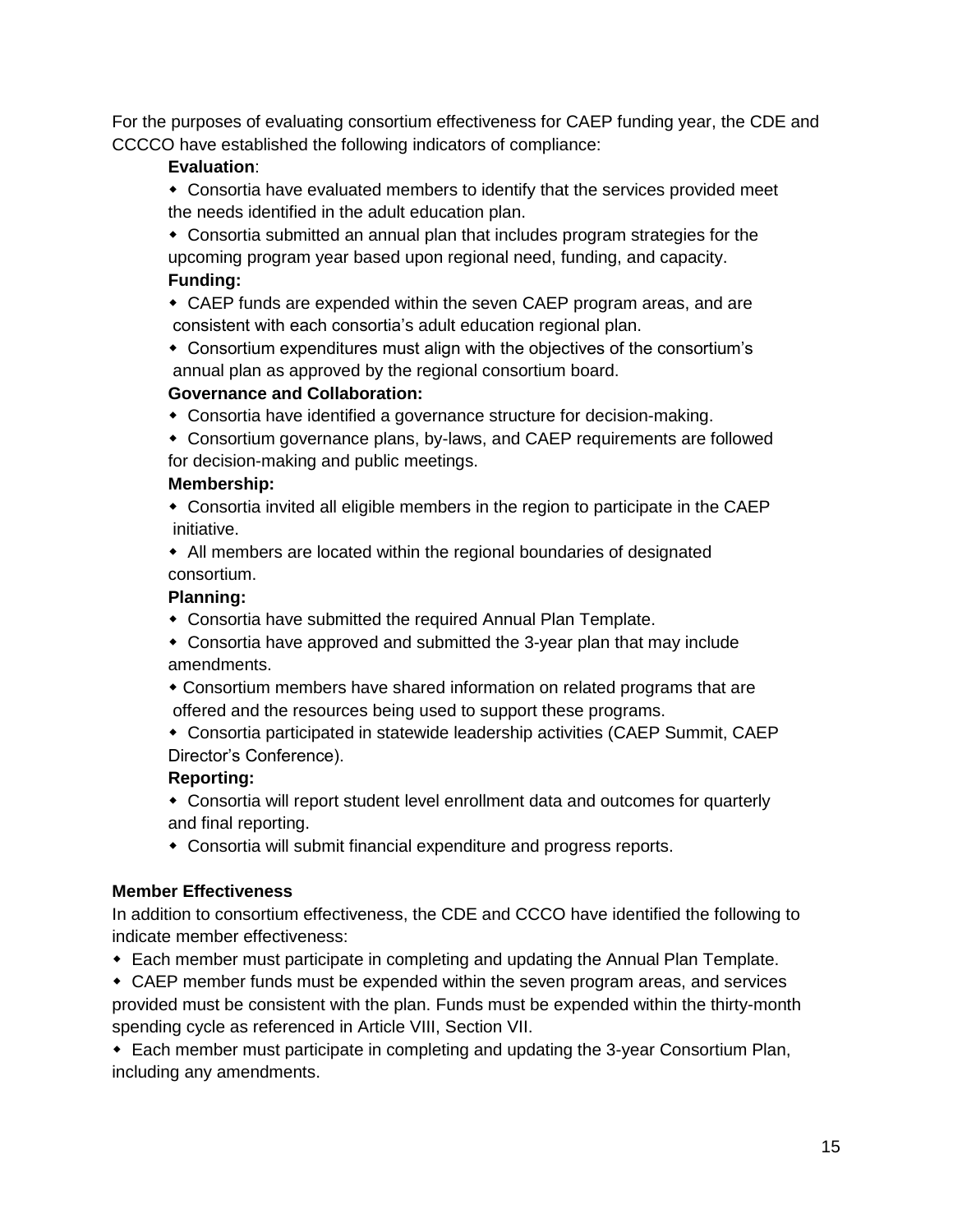• Member expenditures of CAEP funds must align with the objectives of the consortium's annual plan as approved by the regional consortium board.

- Members participate in consortium/public meetings.
- Members participate in consortium final decisions.
- Members report student level enrollment data and outcomes for quarterly and final reporting.

 Members must share information on programs offered, and the resources being used to support the programs.

- Members provide services that address the needs identified in the adult education plan.
	- $\circ$  New CTE courses must align with Labor Market Information available for the region as per new Education Code 84906(3).
	- $\circ$  Members must submit course description and corresponding LMI to the Leadership Committee for review. The committee will then forward the item to the board for approval.

 Members file financial expenditure and progress reports with the regional consortium and input financial data in the state reporting system.

- For additional information, refer to these documents: *CAEP Adult Education Program Fiscal Management Guide, Allowable Uses of Adult Education Program Funds* and *Program Guidance AB104 Adult Education Block Grant*

# **ARTICLE IV**

#### **Officers**

## **Section I – Officers**

The Officers of the SCAEC Board shall be a chairperson, vice chairperson, and other such officers as the Board may deem desirable. Each member may designate an alternate if the officer is unable to meet their obligation.

## **Section II – Election and Term of Office**

The officers of the SCAEC shall be elected annually by the elected Member Representatives and shall serve for one year or until each successor has been elected.

## **Section III – Vacancy**

A vacancy in any office because of death, resignation, removal, disqualification, or otherwise shall, by special election, be filled by the Member Representative members of the SCAEC for the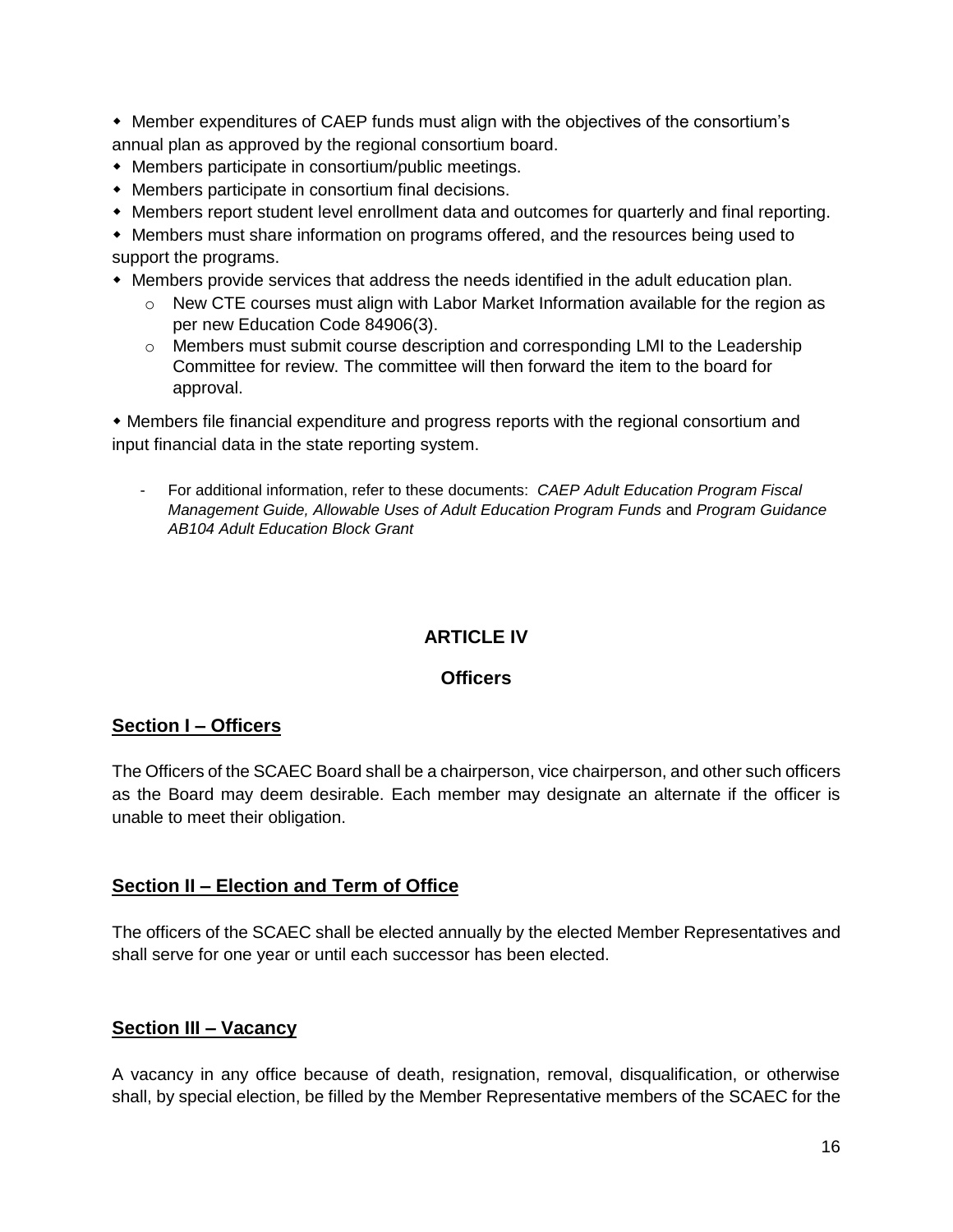unexpired portion of the term. The alternate for the vacant position to be replaced shall fill the vacancy. Replacement of alternates shall be selected first from the election rankings by appointment and vote of the majority of Member Representatives present for the remainder of the current school year.

# **Section IV – Chairperson**

The chairperson shall preside at all meetings and sign the assurances and other communications from the Board. The Executive Director will normally develop the meeting agenda in coordination with the chairperson. The chairperson assigns Member Representatives to subcommittee work, advances the work of the posted agenda, assures all voices are heard in the Consortium and manages the meeting with the assistance of the Executive Director The chairperson facilitates the meeting pursuant to these bylaws. The Chairperson may independently add an item to an agenda if relevant to the role of the Consortium.

# **Section V – Vice Chairperson**

The duties of the vice chairperson shall be to represent the chairperson in assigned duties and to substitute for the chairperson during his/her absence.

# **ARTICLE V**

# **Committees**

# **Section I – Standing and Special Committees**

The SCAEC Board may decide to establish standing or special committees as it may desire. No special or standing committee may exercise the authority of the Consortium. Any standing or special committees shall report their draft plans, concerns and next steps at each Board meeting.

## **Section II – Membership**

Unless otherwise specified by the SCAEC Board in its decision to establish committees, the chairperson shall appoint the members of the various subcommittees from a list of volunteers.

# **Section III – Term of Office**

The SCAEC Board shall specify in the minutes the term of office for each committee appointment.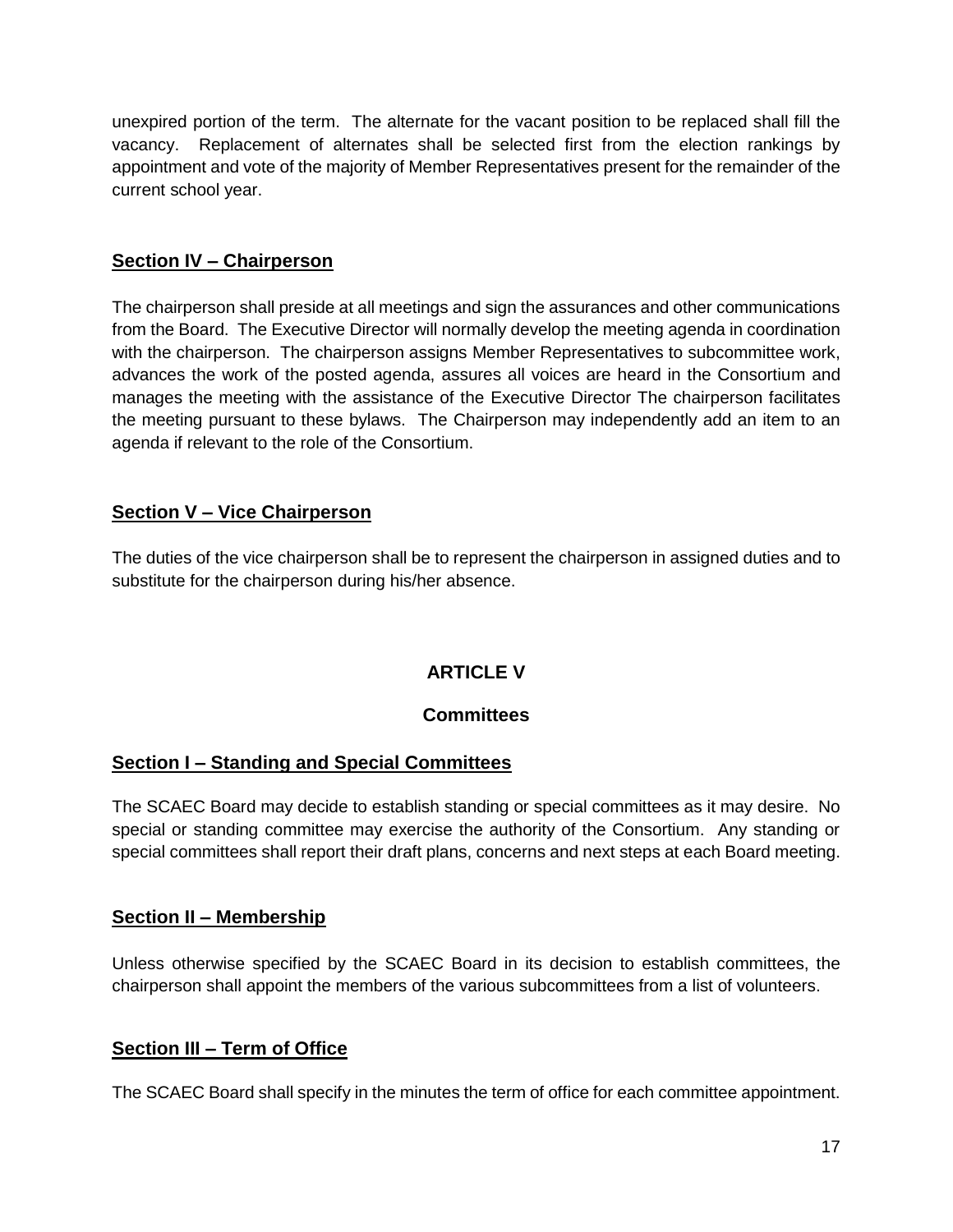## **Section IV – Rules**

Each committee may adopt rules for its conduct consistent with these bylaws regulating SCAEC Board. The SCAEC Board in its decision to establish such committees shall specify details of when and how the committee shall report to the SCAEC Board.

# **Section V – Quorum**

A quorum is established if a majority (50%+1) of the membership is in attendance.

# **Section VI – Vacancy**

A vacancy in the membership of any committee may be filled by appointment volunteers made in the same manner as provided in the case of the original appointment.

# **ARTICLE VI**

# **Meeting of the State Center Adult Education Board**

## **Section I – Meetings**

Meetings to be held by the comprehensive consortium group and sub-committee groups as needed. Additional meetings may be called as appropriate to accommodate workflow.

All Governing Board meetings shall begin on time and shall be guided by an agenda prepared in accordance with Board bylaws and posted and distributed 72 hours in advance.

The Board chairperson shall conduct Board meetings in accordance with Board bylaws and procedures that enable the Board to efficiently consider issues and carry out the will of the majority.

A Board meeting exists whenever a majority of Member Representatives gather at the same time and place to hear, discuss or deliberate upon any item within the subject matter jurisdiction of the Board or Consortium. (Government Code 54952.2)

The Board shall hold its meetings in public and shall conduct closed sessions during such meetings only as authorized by law. To encourage community involvement in the Consortium, Board meetings shall provide opportunities for questions and comments by members of the public. All meetings shall be conducted in accordance with law and Board-adopted bylaws, policies, and administrative regulations.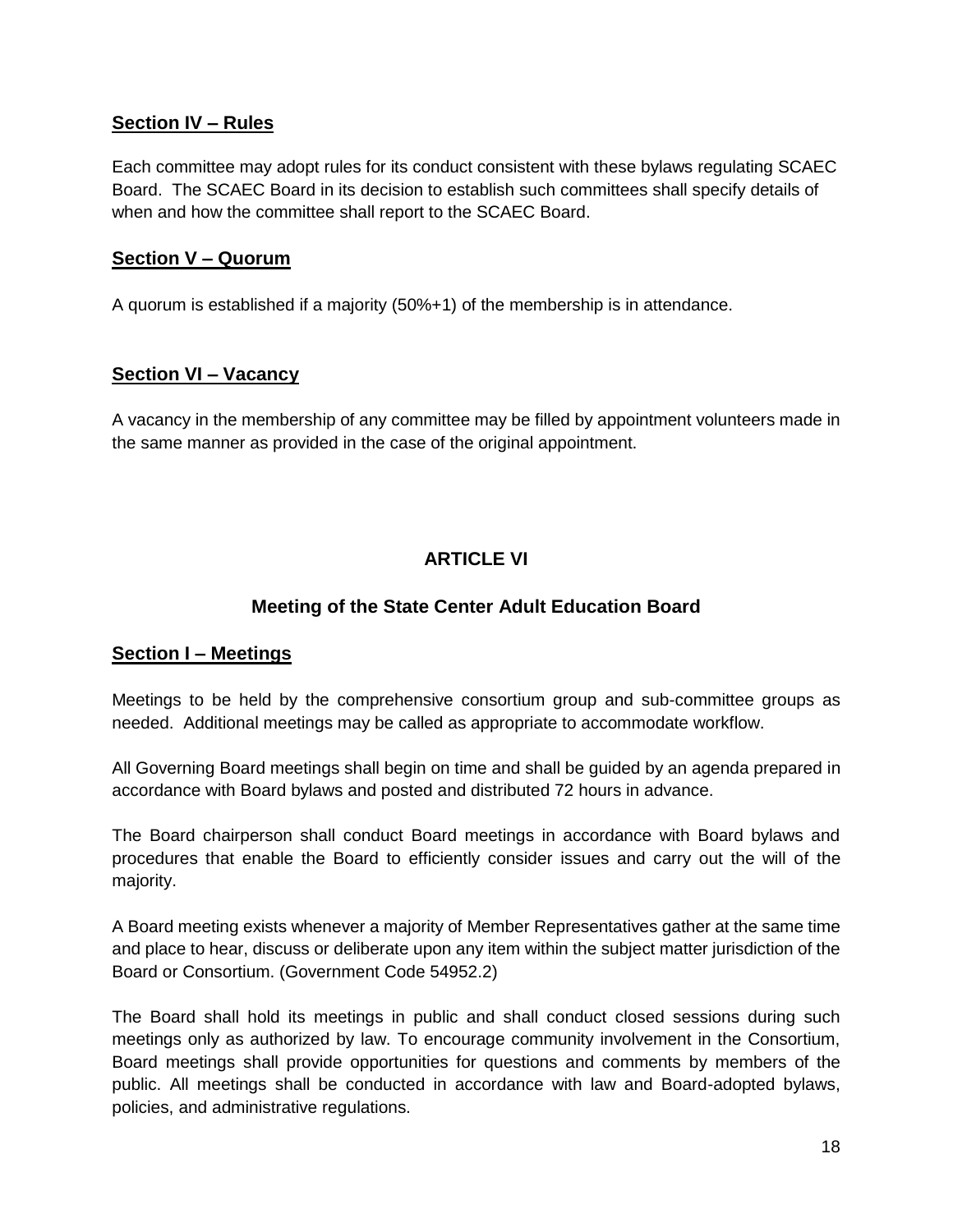A majority of the Board shall not, outside of an authorized meeting use a series of communications of any kind, directly or through personal intermediaries, and technological devices to discuss, deliberate, or develop a collective concurrence as to an action that members will take on any item of Consortium business that is within the subject matter jurisdiction of the Board. However, an employee or Consortium official may engage in separate conversations with Member Representatives in order to answer questions or provide information regarding an item within the subject matter jurisdiction of the Board, as long as the employee or Consortium official does not communicate the comments or position of any Member Representative to other Member Representatives. (Government Code 54952.2)

# **Section II - Location of Meetings**

Meetings shall not be held in a facility that prohibits the admittance to any person on the basis of ancestry or any characteristic listed in Government Code 11135, including, but not limited to, religion, sex, or sexual orientation.

Meetings shall be held in a facility that is accessible to all persons, including disabled persons, without charge. (Government Code 54961)

In order to help ensure participation in the meeting by disabled individuals, the Executive Director or designee shall provide appropriate disability-related accommodations or modifications upon request in accordance with the Americans with Disabilities Act. (Government Code 54953.2, 54954.1)

Meeting notices and agendas shall specify that individuals who require special accommodation, including but not limited to an American Sign Language interpreter, accessible seating or documentation in accessible formats, should contact the Executive Director or designee at least two days before the meeting date.

Virtual meetings will be held at the discretion of the Board.

## **Section III - Regular Meetings**

The Board shall adopt a schedule specifying the date, time and place of its regular meetings. (Education Code 35140)

The Board shall hold regular meetings at agreed upon dates, times, and locations.

At least 72 hours prior to a regular meeting, the agenda shall be posted at one or more locations freely accessible to members of the public, and on the Consortium's Internet web site. (Government Code 54954.2)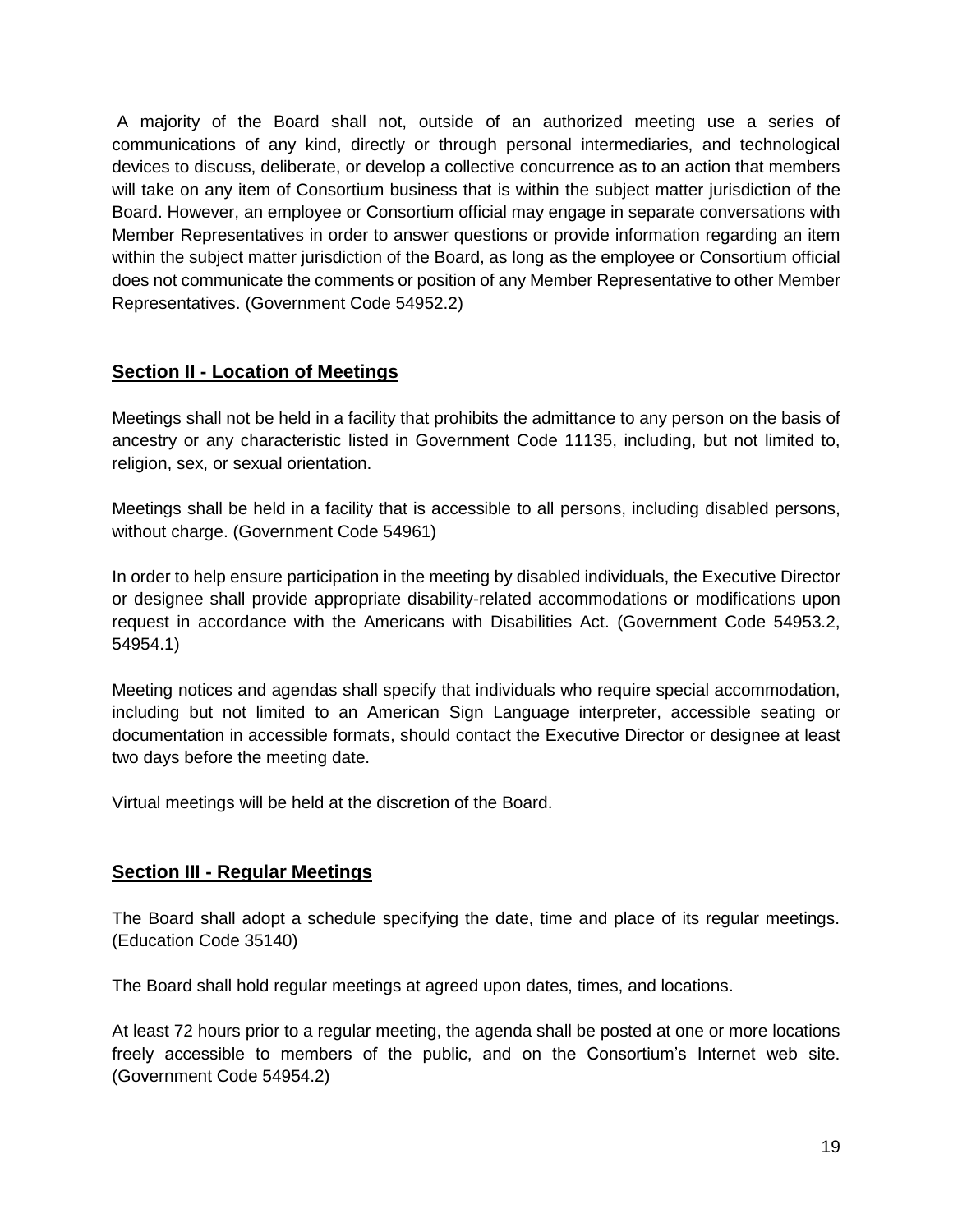Whenever agenda materials related to an open session of a regular meeting are distributed to the Board less than 72 hours before the meeting, the Executive Director or designee shall make the materials available for public inspection at a public office or location designated for that purpose. (Government Code 54957.5)

# **Section IV - Special Meetings**

Special meetings of the Board may be called by the chairperson, a majority of the Member Representatives, or the Executive Director.

Written notice of special meetings shall be delivered personally or by any other means to all Member Representatives, the Executive Director, and the local media who have requested such notice in writing. The notice shall also be posted on the Consortium's Internet web site. The notice shall be received at least 24 hours before the time of the meeting. The notice shall also be posted at least 24 hours before the meeting in a location freely accessible to the public. The notice shall specify the time and place of the meeting and the business to be transacted or discussed; no other business shall be considered at these meetings. (Education Code 35144, Government Code 54956) In the event of an extreme situation, the Executive Director and Board chairperson will determine whether a conference call is acceptable.

Every notice of a special meeting shall provide an opportunity for members of the public to directly address the Board concerning any item that has been described in the meeting notice, before or after the item's consideration. (Government Code 54954.3)

Public notice shall be given at least 72 hours before any retreats, study sessions or training sessions held by the Board. All such meetings shall be held within Consortium boundaries and action items shall not be included.

## **Section V - Adjourned Meetings**

A majority vote by the Board may adjourn any meeting to a later time and place that shall be specified in the order of adjournment. (Government Code 54955)

If no members are present at any regular or adjourned regular meeting, the secretary or the clerk may declare the meeting adjourned to a later time and shall give notice in the same manner required for special meetings. (Government Code 54955)

A copy of the order or notice of adjournment shall be posted on the website within 24 hours after the time of adjournment. (Government Code 54955)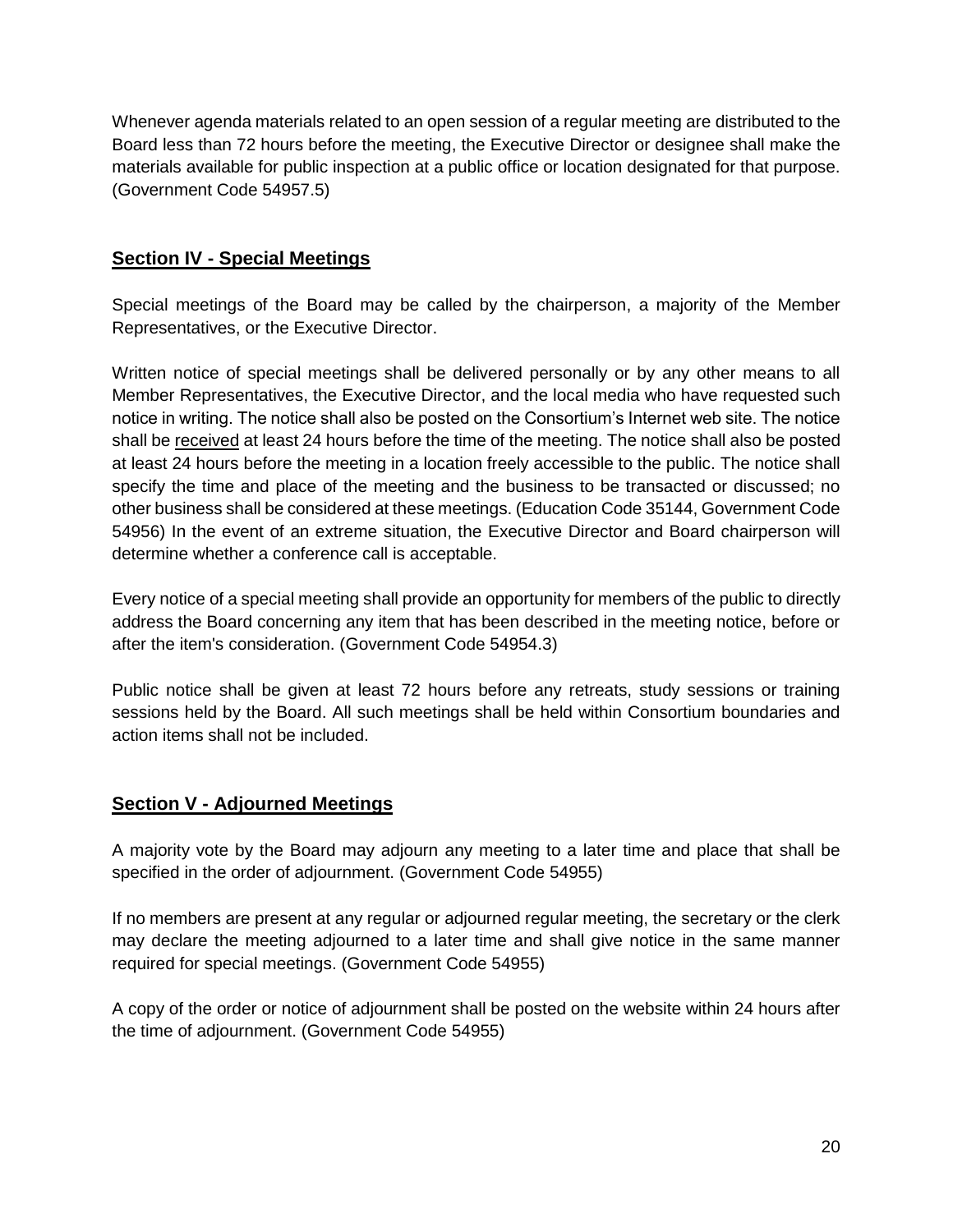# **Section VI - Study Sessions, Retreats, Public Forums, and Discussion Meetings**

The Board may occasionally convene a study session or public forum to study an issue in more detail or to receive information from staff or feedback from members of the public.

The Board may also convene a retreat or discussion meeting to discuss Board roles and relationships.

Public notice shall be given in accordance with law when a quorum of the Board is attending a study session, retreat, public forum, or discussion meeting. All such meetings shall comply with the Consortium bylaws and shall be held in open session and within Consortium boundaries. Action items shall not be included on the agenda for these meetings.

# **Section VII – Broadcasting**

SCAEC will seek formats that allow for interaction from the public. Also, all meetings will be digitally archived and meeting minutes will be posted on the SCAEC website.

# **Section VIII - Hearings**

The Board may occasionally convene public hearings at which no Board action is to be taken. Such hearings are held solely to allow the Board and members of the public to receive information. A hearing may take place immediately prior to a Board meeting.

If a quorum of Member Representatives is present at a hearing, notice of the hearing shall be provided according to procedures specified above for regular meetings.

## **Section IX - Other Gatherings**

Attendance by a majority of the Member Representatives at any of the following events is not subject to state open meeting laws provided that a majority of the Member Representatives do not discuss specific Consortium business among themselves other than as part of the scheduled program: (Government Code 54952.2)

1. A conference or similar public gathering open to the public that involves a discussion of issues of general interest to the public or to school Boards.

2. An open, publicized meeting organized by a person or organization other than the Consortium to address a topic of local community concern.

3. An open and noticed meeting of another body of the Consortium or at a legislative body of another local agency.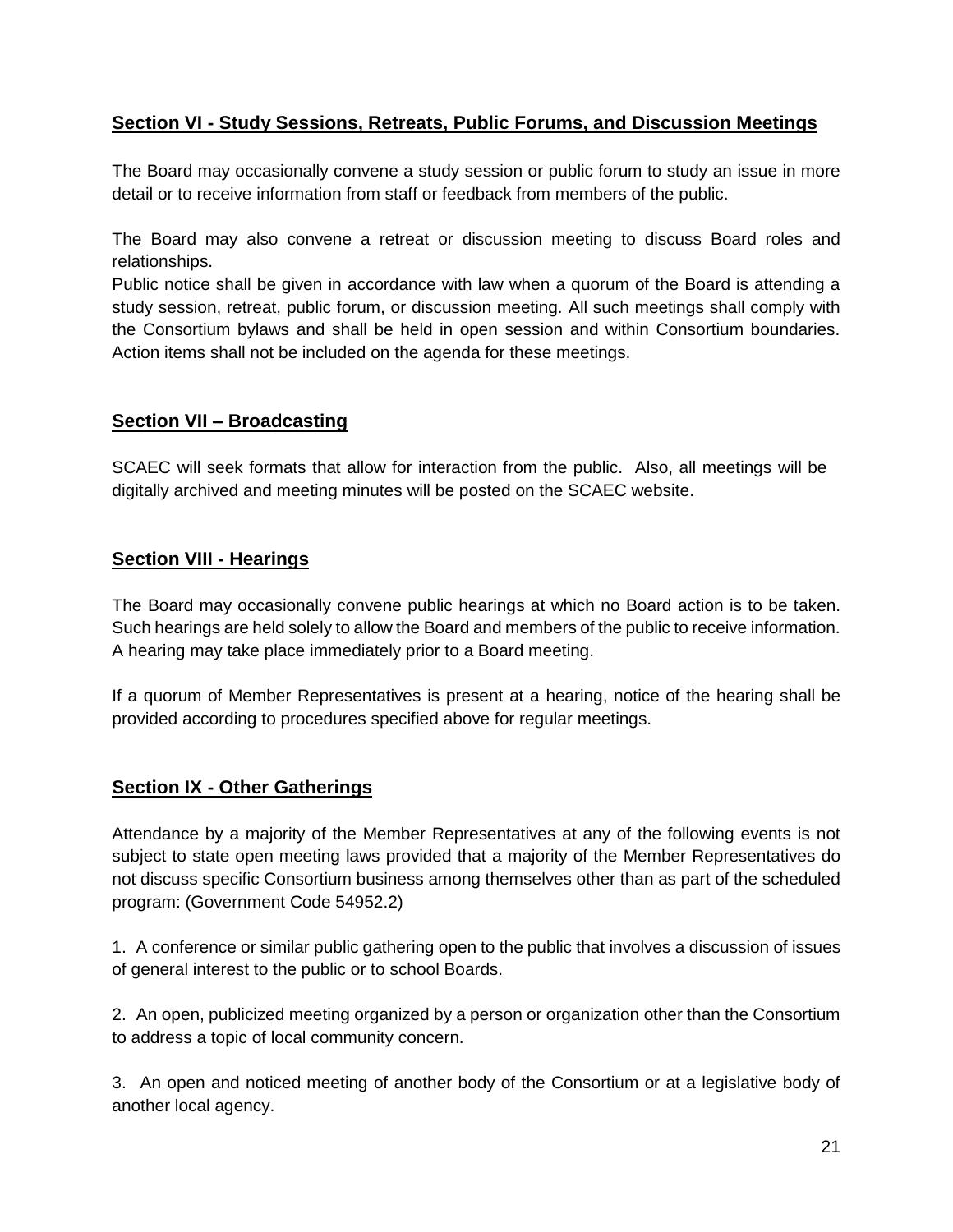4. A purely social or ceremonial occasion.

5. An open and noticed meeting of a standing committee of the Board, provided that the Member Representatives who are not members of the standing committee attend only as observers.

Individual contacts or conversations between a Member Representative and any other person are not subject to open meeting laws. (Government Code 54952.2)

# **Section X - Agenda and Meeting Materials**

#### Agenda Content

Governing Board meeting agendas shall state the meeting time and place and shall briefly describe each business item to be transacted or discussed, including items to be discussed in closed session. (Government Code 54954.2)

The agenda shall provide members of the public the opportunity to address the Board on any agenda item before or during the Board's consideration of the item. The agenda shall also provide members of the public an opportunity to testify at regular meetings on matters which are not on the agenda but which are within the subject matter jurisdiction of the Board. (Education Code 35145.5, Government Code 54954.3)

A person wishing to be heard by the Board shall first be recognized by the chairperson and shall then proceed to comment as briefly as the subject permits. Individual speakers will be allowed three minutes to address the Board on each agenda item, or non-agenda item. The Board shall limit the total time for public input for each agenda item to 20 minutes. The Board chairperson may take a poll of speakers for or against a particular issue and may ask that only those individuals with something new to add request to speak. With Board consent, the Board chairperson may increase or decrease the time allowed for public presentation, depending on the topic and the number of persons wishing to be heard.

Whenever a member of the public initiates specific complaints or charges against an employee, the Board chairperson shall inform the complainant that in order to protect the employee's right to adequate notice before a hearing of such complaints and charges, and also to preserve the ability of the Board to legally consider the complaints or charges in any subsequent evaluation of the employee, it is the policy of the Board to hear such complaints or charges in closed session unless otherwise requested by the employee pursuant to Government Code 54957. The Board chairperson shall also encourage the complainant to file a complaint using the appropriate Consortium complaint procedure.

The Board chairperson shall not permit any disturbance or willful interruption of Board meetings. Persistent disruption, by an individual or group, shall be grounds for the chairperson to terminate the privilege of addressing the Board.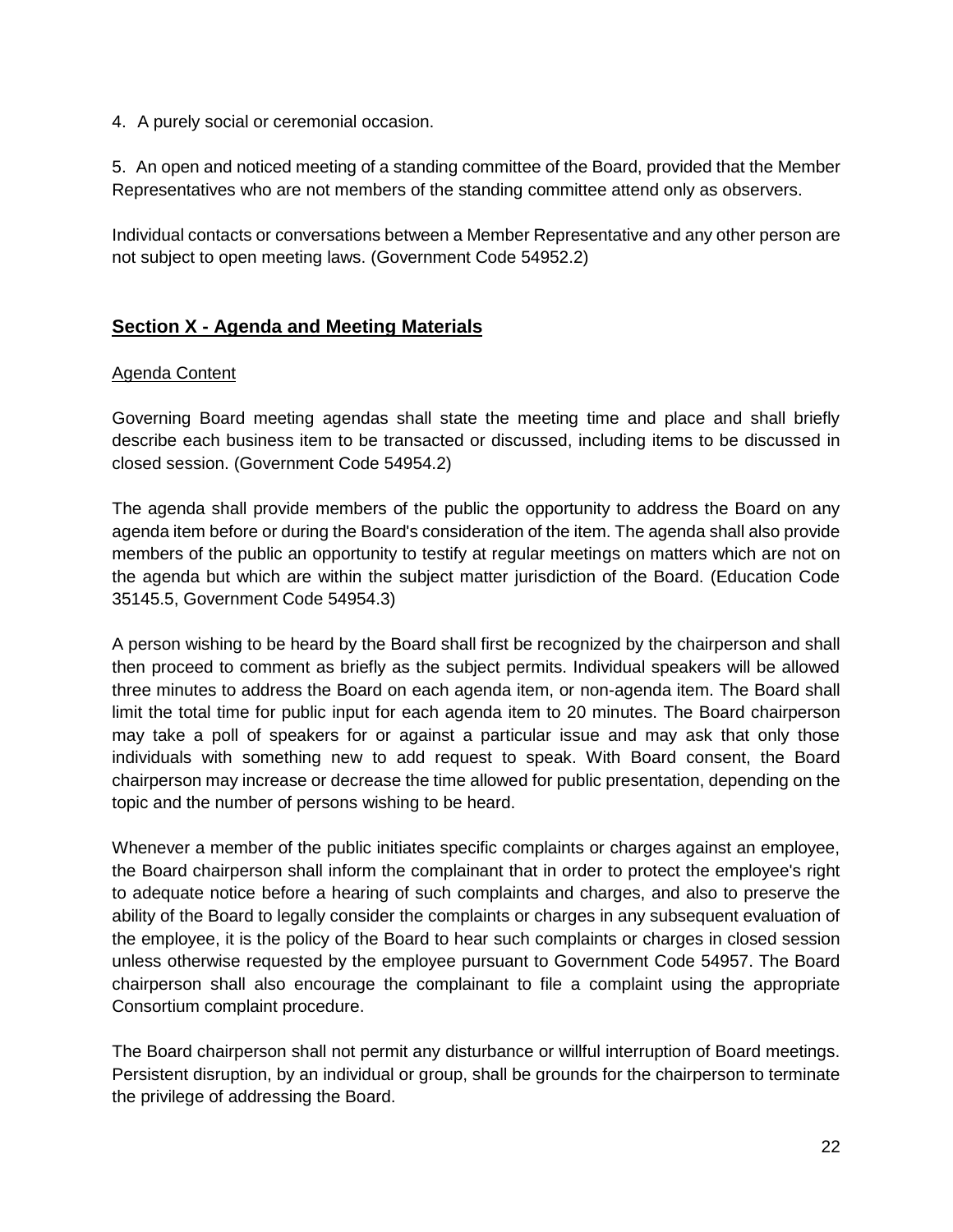The Board may remove disruptive individuals and order the room cleared if necessary; in this case, members of the media not participating in the disturbance shall be allowed to remain, and individual(s) not participating in such disturbances may be allowed to remain at the discretion of the Board. When the room is ordered cleared due to a disturbance, further Board proceedings shall concern only matters appearing on the agenda. (Government Code 54957.9) When such disruptive conduct occurs, the Executive Director or designee shall contact local law enforcement.

The agenda shall specify that an individual should contact in writing, the Executive Director or designee if he/she requires disability-related accommodations or modifications including auxiliary aids and services in order to participate in the Board meeting. (Government Code 54954.2)

# Consent Agenda/Calendar

In order to promote efficient meetings, the Board may bundle a number of items and act upon them together by a single vote through the use of a consent agenda. Consent items shall be items of a routine nature or items for which no Board discussion is anticipated and for which the Executive Director recommends approval.

At the request of any member of the Board, any item on the consent agenda shall be removed and given individual consideration for action as a regular agenda item.

The agenda shall provide an opportunity for members of the public to comment on any consent agenda item that has not been previously considered. However, the agenda need not provide an opportunity for public comment when the consent agenda item has previously been considered at an open meeting of a committee comprised exclusively of all the Member Representatives provided that members of the public were afforded an opportunity to comment on the item at that meeting, unless the item has been substantially changed since the committee considered it. (Government Code 54954.3)

# **ARTICLE VII**

# **Encouraging Accountability**

- 1. The Consortium staff will increase communication with all members by creating and sending out an approved calendar of due dates for submitting reports, documents and spending of funds.
- 2. If a deadline is missed by a member, the Consortium staff will work with member to offer assistance in completing missing report/document, etc. The district's Superintendent and CBO will also be notified.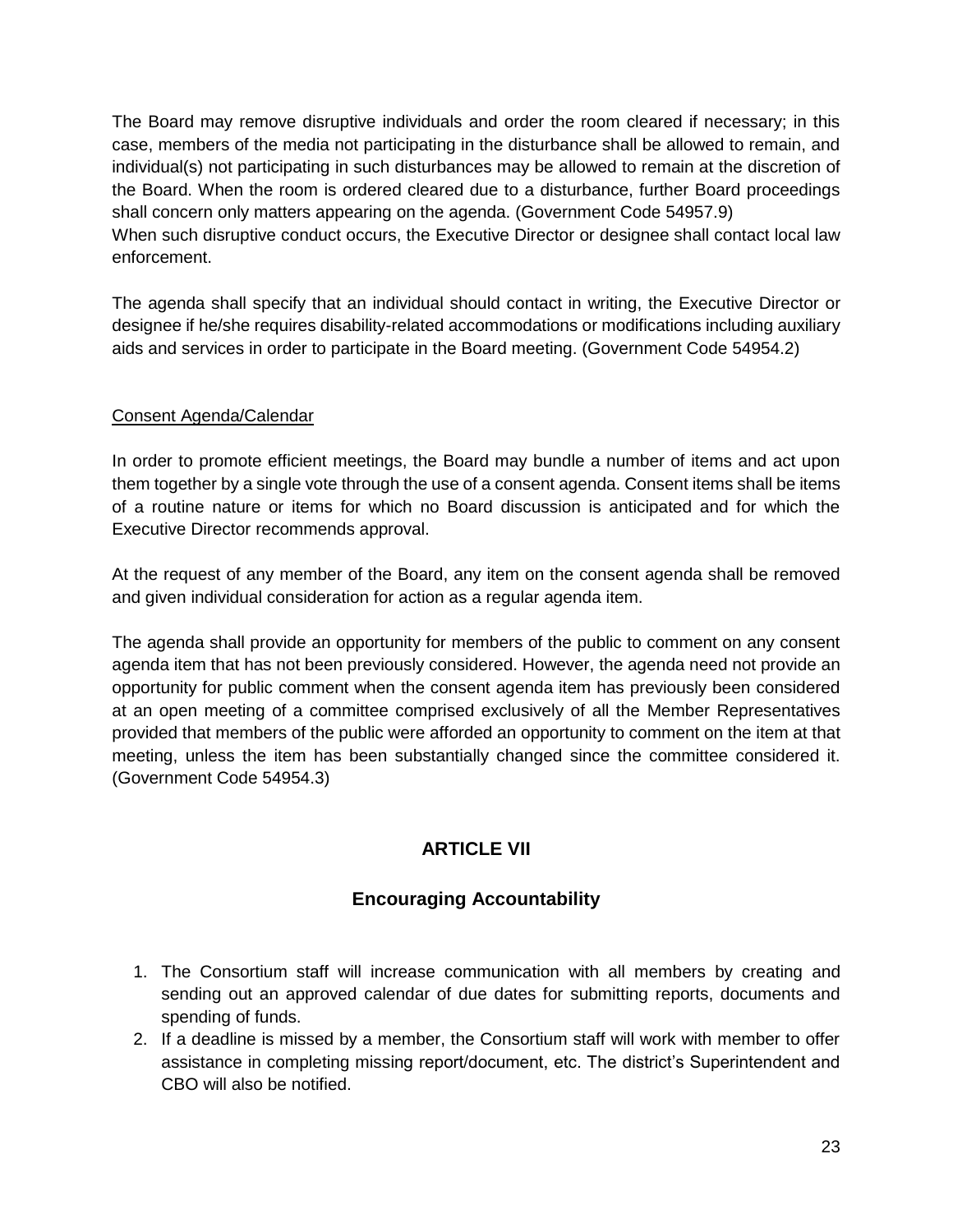- 3. All members are required to use state accountability systems for financial and data reporting.
- 4. The Consortium staff will conduct orientation sessions with each new member, or for any member, by request.

# **ARTICLE VIII**

# **Funding**

# **Section I – Cost of Living Adjustment (COLA) Distribution**

All CAEP members are eligible for the COLA. Any COLA funding received will be distributed based on the member's allocation percentage from the prior year's CFAD.

# **Section II - Distribution of One-time Funding**

Any one-time funds received by the consortium will go to a special fund to be distributed by a board-approved proposal/application process, unless there are specific criteria attached.

# **Section III– Reduction in Consortium Funding**

In the event of a reduction in overall CAEP consortium funding, all member funding will be reduced by the same percentage provided by the CAEP office.

# **Section IV – Increase in Consortium Funding**

In the event of an increase in overall CAEP consortium funding not related to COLA, the Budget Committee will make recommendations to the Board for proposed member funding based on the following criteria:

- member student enrollment using the average of the prior three fiscal years reporting
	- $\circ$  adult school enrollment (participant) is defined as 12+ hours
	- $\circ$  community college enrollment is determined at census (320 Report)
- member effectiveness as identified in Article III, Section IX
- member carryover not related to capital improvement plans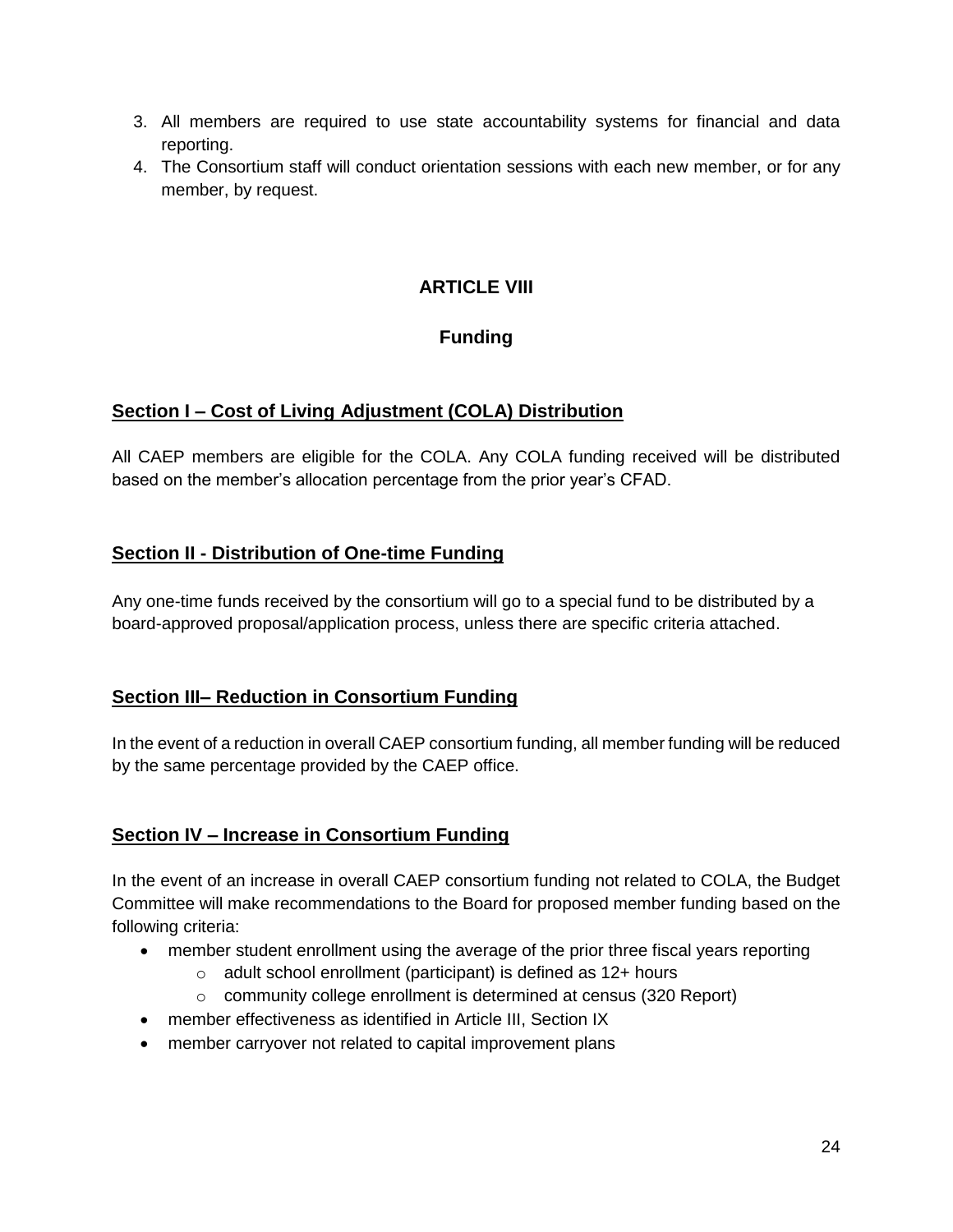# **Section V – Non-Funded Members**

Non-funded members to receive a base allocation as determined by the leadership committee based on availability of funds.

# **Section VI - Funds Carried over for Capital Improvements**

If a member is carrying over money for capital improvements in the amount of \$5,000 or greater, the following must occur:

- a. Submit a written activity and spending plan and include which year's allocation will be used.
- b. Submit the member's governing board's approval of the plan.
- c. The member must monitor this money that is being set aside, there must be a timeline, and quarterly communication and updates with the SCAEC Executive Director.
- Reminder: Funds must be spent by the expiration date of the fiscal year indicated for this project.

## **Section VII - Relinquishment of Funds by a Member**

#### **Voluntary Relinquishment of Funds**

Any member may choose to relinquish funds voluntarily prior to the sixth quarter of a specific year spending cycle.

The member who chooses to relinquish funds needs to submit a statement from their district office to the Executive Director to forward to the Budget Sub-committee indicating the amount of money to be relinquished and the specific reason for the inability to spend the funding.

Future allocation amounts will not be affected by a member voluntarily relinquishing a portion or all of their funding unless the member is deemed ineffective as outlined in Article III, Section IX.

#### **Involuntary Relinquishment of Funds**

Funds for a specific year can be spent over ten quarters. By the end of the **sixth quarter** of the thirty-month spending cycle, December 31, a member with more than 25% left in unspent funds must notify the consortium. The member must submit a corrective action plan or if the member cannot expend the remaining funds, they must release those funds to the consortium for redistribution.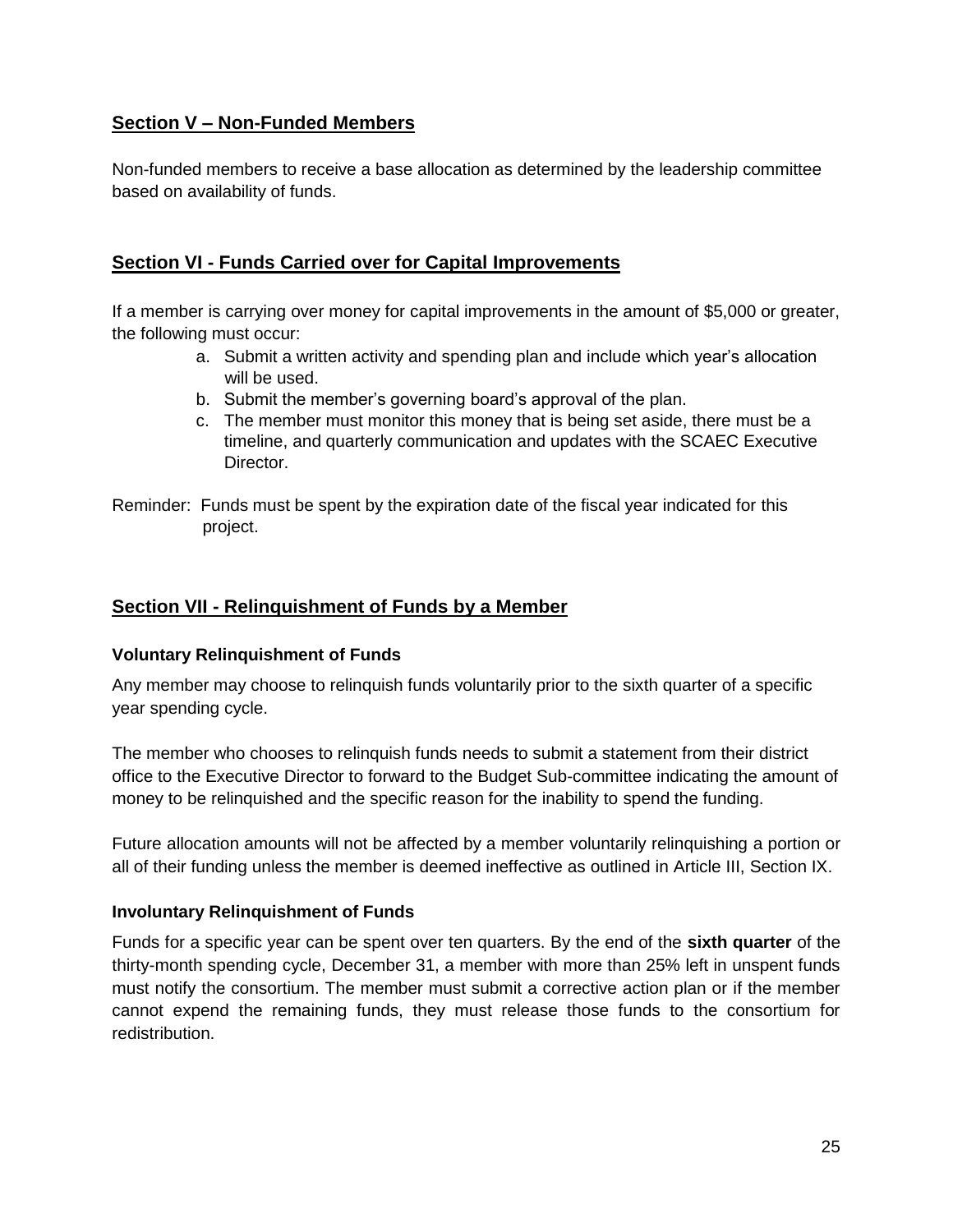The member who is required to relinquish funds needs to submit a statement from their district office to the Executive Director to forward to the Budget Sub-committee indicating the amount of money required to be relinquished and the specific reason for the inability to spend the funding.

Future allocation amounts will not be affected by a member relinquishing a portion or all of their funding unless the member is deemed ineffective as outlined in Article III, Section IX.

If a sub-region member or members will be absorbing the relinquished funds, a written statement detailing the use of the funds will be submitted to the Executive Director, to be shared with the Board.

Within 30 days of receipt of notice, the Budget Sub-committee will be convened to recommend a process to the Board for the re-allocation of those funds if the funds have not been redistributed within the sub-region. An allocation amendment will be processed via NOVA by the Executive Director and all members will receive notification from NOVA that an allocation amendment certification is needed. Each member must certify the allocation amendment in NOVA.

If a relinquishment of funds (voluntary or required) from the same member occurs in two consecutive fiscal years, the Board may make the decision to reduce funding permanently. Should this occur, the Board will adopt a policy for the reinstatement of funds.

# **ARTICLE IX**

# **Disposition of Equipment or Property**

Disposition of terminated CAEP course/program related equipment or property is to be carried out in accordance with the following:

- Priority for the purchase of said equipment/property will be given to the District that terminated the course/program.
- If the District that terminated the course/program does not purchase the equipment/property, the expectation is that the member will work with their sub-region to distribute the equipment/property.
- Final disposition to be approved by Executive Director

# **ARTICLE X**

# **Subcontracts**

If a member/district subcontracts with another district, SCAEC Board would need to be informed.